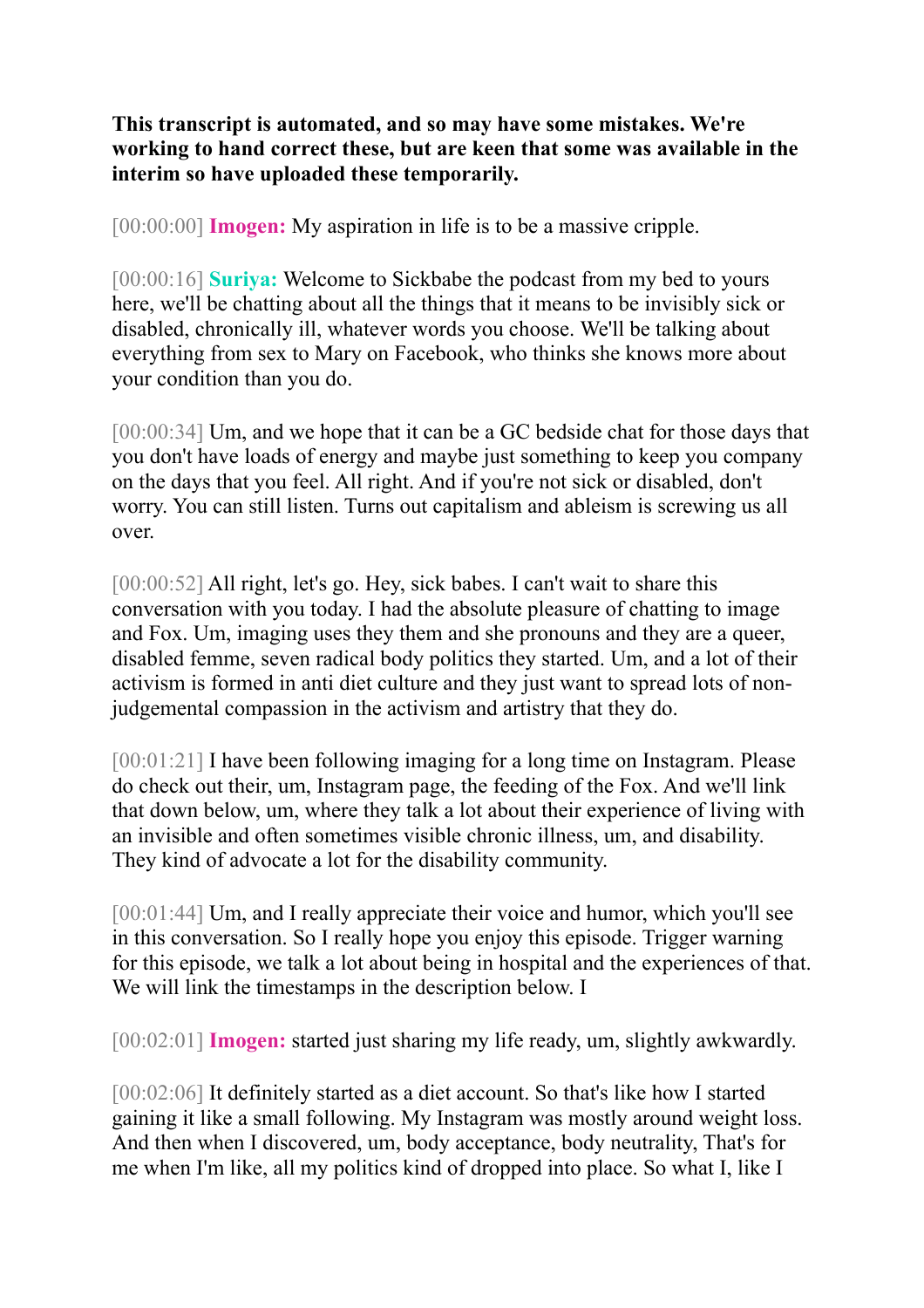was raised as a disabled person, like say ways, my best mate, who I met when I was 16, she was 10 years older than me.

[00:02:35] She was properly radical. She was already on the streets, like doing demos, part of the direct action network. She lived up in Manchester, she was queer and she like gave me this radical education. So. I totally was in it. Disability rights, there's ability, politics. I was completely in it. I was on the streets to doing all the demos.

[00:02:55] Like it was great fun. Um, but I don't think I ever really realized that body politics certainly radical body politics stretched way, way beyond just like discipline, like just the kind of niche intersections. So like, I, I didn't do any anti-racism work. I didn't do any anti fatphobia work. Like all of that stuff.

[00:03:14] Like, it just didn't really click for me until I realized that I actually made myself really, really unwell by dieting, like having an eating disorder essentially. Um, And then, so all the politics around kind of fatness fatphobia body acceptance, body neutrality kind of clicked in with my disability rights work.

[00:03:34] And I, all of a sudden, like there was this like, ah, light bulb moment of, oh crap, all bodies. I okay. Right. I get it now. You know, so then I guess like my work kind of stretched out from there really like started to cover a lot more bases. I'm like, I'm still learning. Like I still get it wrong all the time.

[00:03:52] And I guess that's sort of, um, part of political work, isn't it? It is like putting your foot in it and being like, Ooh, oops, didn't mean to do that. And that, you know, educating yourself and going out and trying to do it better. But yeah, like just living with an impairment is really hard work and being a queer person within that too, like just makes it a little bit harder again and being a person of color, like for you, makes it harder again, like there's just, there's so much going on for so many people just needs, needs more conversation.

[00:04:22] Doesn't it. But I did a photography degree in my early twenties. Like art was always part of my life. And, um, I find it really difficult now to acknowledge myself as an artist. I don't feel like I produce enough to be an artist. I don't feel like I write enough to be a, uh, an activist, but I guess I took a couple of boxes somewhere.

[00:04:41] Do you know what I mean? Like,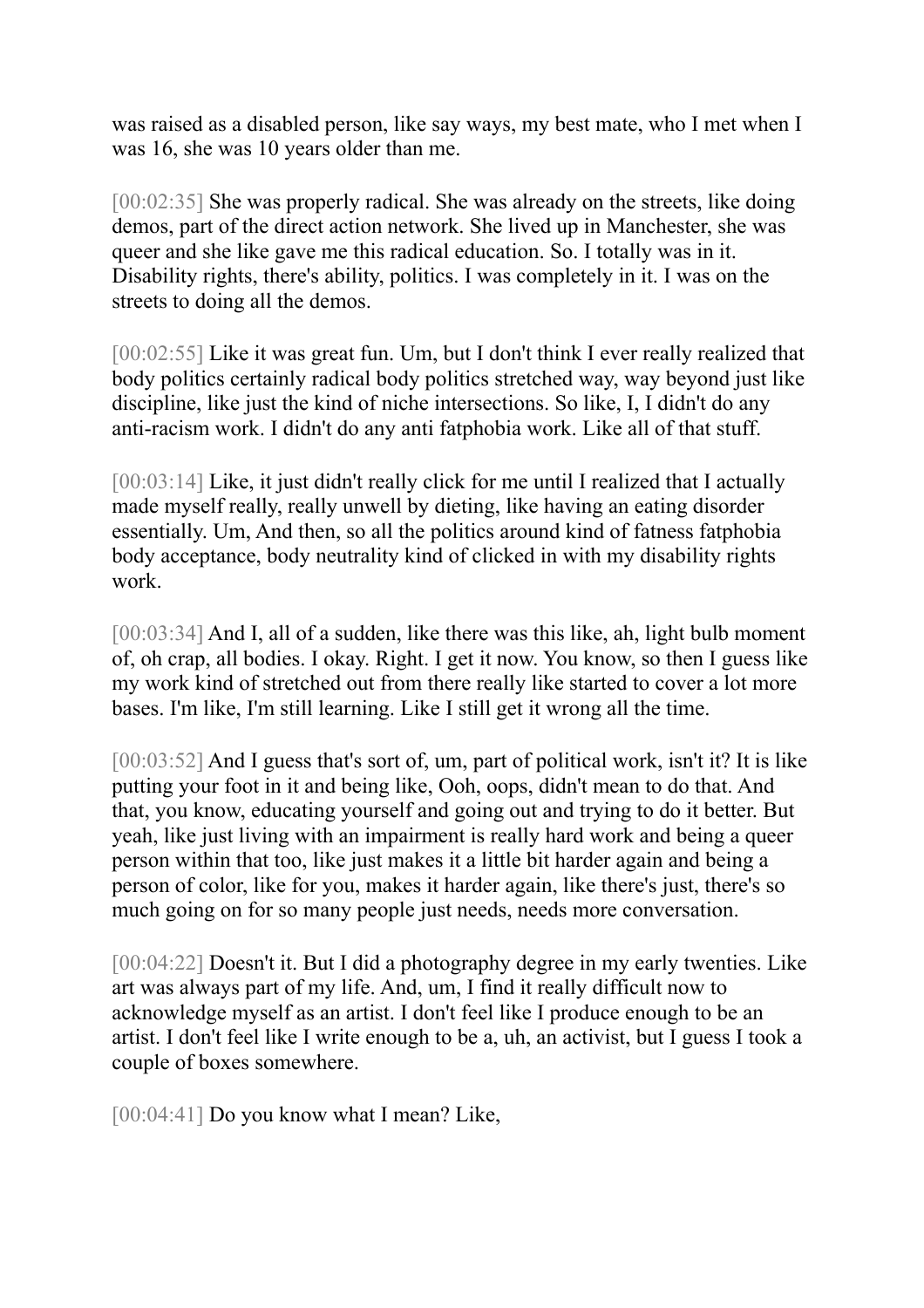[00:04:42] **Suriya:** definitely. It's, it's re it's really isn't it. It's like, how do we choose to define as an artist and a writer? And from my outside perspective, I would definitely say that it is different, the pho photographs in your photography scale. And I obvious, um, now you said that you'd done a degree, which is really powerful on your page and also the writing that you do around it.

[00:05:06] I think it's, I think that in itself is really without trying to sound like super fun. It's re it's really, for me, it's kind of like, you see the image and then you, and then what you're saying might be just like. Not sharing this to, I don't want to talk about what's actually going on with my body. Like that's hiring for me because I think at the beginning of when we're having a diagnosis, so I was, I lived with kind of, um, symptoms from childhood, but it was only dark when I was 17.

[00:05:37] Um, and so really learning how to navigate, how to talk about my disability without going on the kind of long medical list of like it's a hundred percent. And also like, no one really understands it anyway, because my condition is really rare. So it's like, they're like, what's that? And then I have to use another condition.

[00:05:53] So like, just really is so actually being able to be empowered, to be like, yeah, I'm disabled. And this is, these are my access needs. And that's it like you don't

[00:06:02] **Imogen:** yeah, this is what you're allowed to have access to. Yeah. It, honestly, it still amazes me the number of people who drop into my dams being like, what, what is wrong with you?

[00:06:11] **Exactly. And I'm** 

[00:06:14] **Suriya:** probably just not that question really delete, you know? Yeah. It's the entitlement to our bodies. I guess there's like femmes as like Sable people, queer people who are queerness has become this commodity as well as like the industry I can imagine is a massive thing for you.

[00:06:36] **Imogen:** Yeah. It's been really difficult.

[00:06:38] And I think like, um, I don't know how to talk about this. It's really tricky. So I left my partner of 10 years at the end of last year. Um, and the prospect of like sharing my body with somebody completely new again. Now maybe it's just like blowing my mind a little bit. I like, I don't know about how,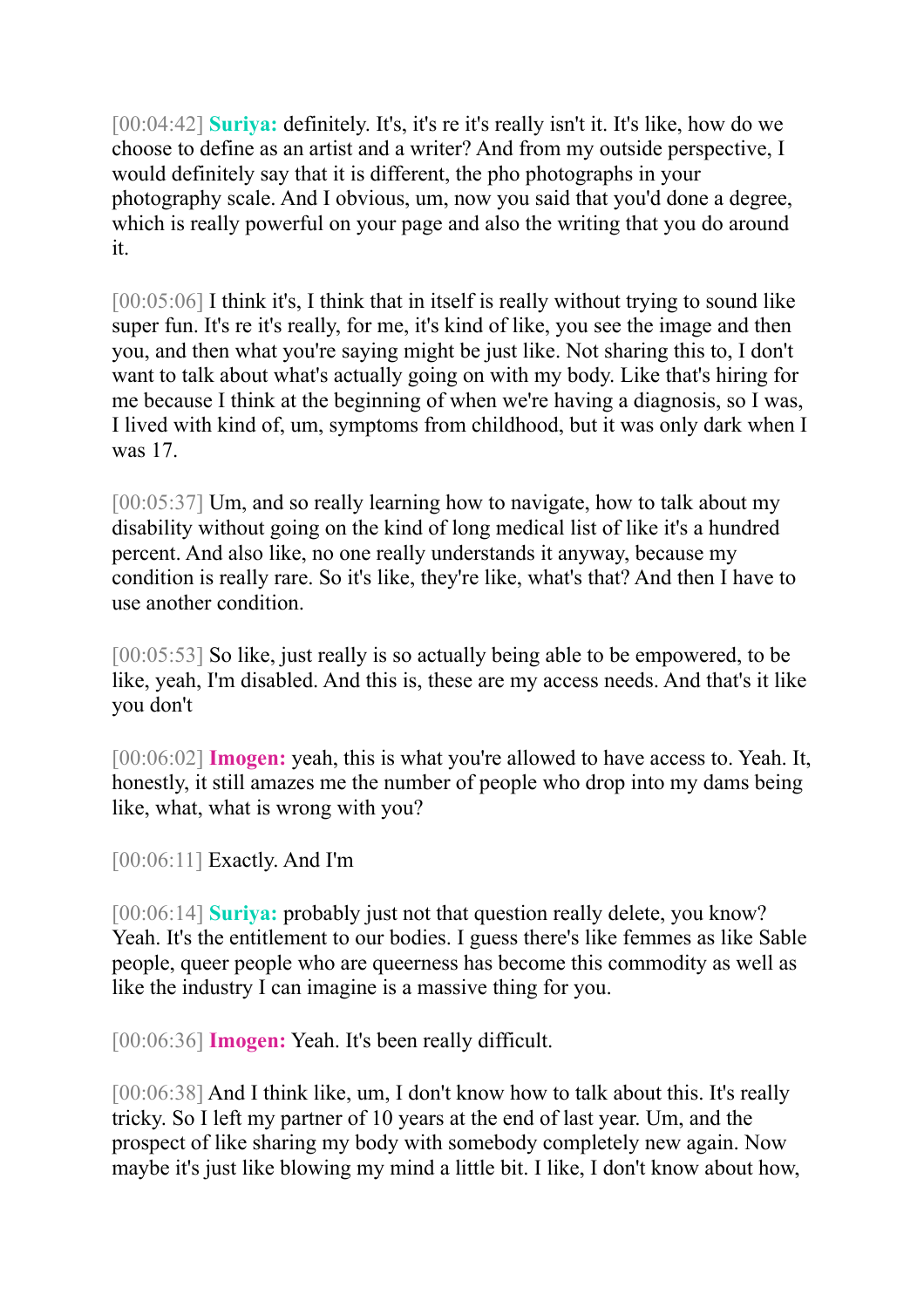like how often you're in hospital and obviously lots of disabled people aren't in hospital, but they still experience a similar kind of thing I think is that there's, um, you enter a room and suddenly your body isn't your own anymore.

[00:07:14] Like other people are just allowed to touch you and ask you questions and they expect, um, unimaginable amounts of like painfully private and personal information from you. And the prospect of like going into a space where I want to share my body, but I just, I don't know how you're meant to navigate those so challenging, but then like, I'm also super conditioned to be like, oh, I'm sorry about this.

[00:07:42] And these are my symptoms. And like, oh, those spaces are just so tricky to navigate. And even now, like, so you say you were diagnosed at 17. Like my symptoms started in childhood and, and got significantly worse in my early teens, but I wasn't diagnosed until. Like it was 2011. I don't even want to think about how old I was then, but I was like properly late twenties.

[00:08:05] So I'd gone almost a decade of really severe impairment, like in and out of intensive care, really, really poorly for a long time and no diagnosis. So I just had nothing to kind of cling onto, but it also meant that I was constantly like new doctors, new people will tell me about their scans. Tell me about that.

[00:08:24] Like blood tests, being poked and prodded and people kind of just like trying things and that not working and trying something else and that not working, like the amount of trauma that I experienced in those 10 years alone is like enough to give anybody complex PTSD. Do you know? Like it was just such a wild time, but that, like, I don't know how I meant to make peace with the fact that my body is only sometimes mine Laris.

[00:08:51] **Suriya:** Well, yeah, no, I really hear that. I, and I think one of the things, especially over lockdown that I've realized is how much trauma I have from the hospital and how much of my life is spent, trying to, I mean, when you, when you're disabled and when you're chronically ill, you realize that, you know, Our body is so much not in our control, then people, you know, there's this kind of, um, you know, the mainstream is like, eat this and you'll be fine and you'll never get a disease and you'll never be sick.

[00:09:23] And it's kind of like, yeah, like all disabled people just laugh at that. Cause it's like, I don't everything. And I'm still here. So it's, it's not, it's not about that. But how much of my life is still kind of falsely related to going to try and stay out of hospital. We got to try and like, not do this stains so much.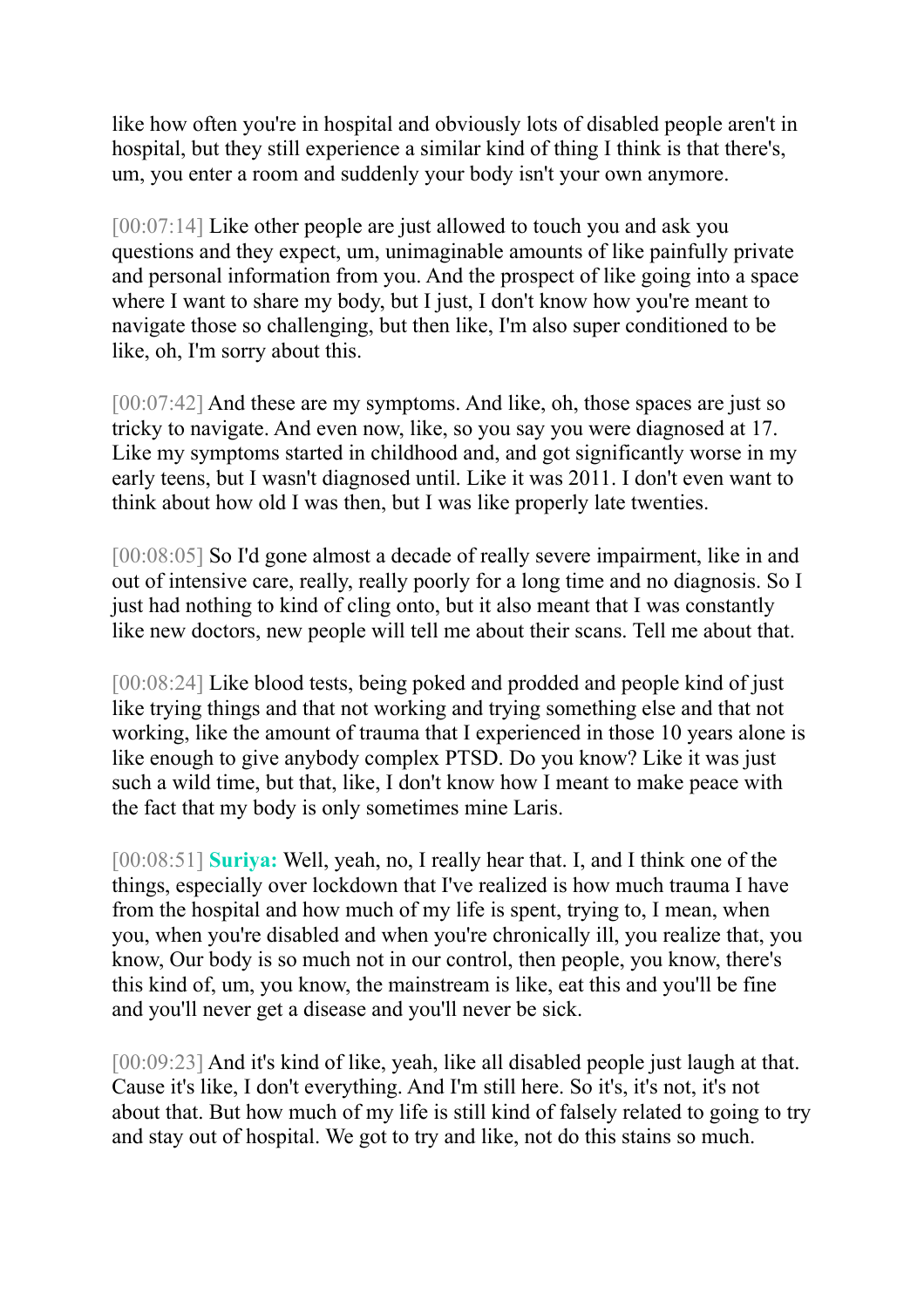[00:09:41] Like last year before the pandemic started, it was, uh, it was ironic. I don't know whether it was some like weird we were thing, but I was like trying to research masks, um, to get some before we knew it was coronavirus. Cause every flu season I'm really, like, I sometimes ended up in hospital and flu season.

[00:09:58] Cause I have like symptoms of like a stroke kind of thing or.

[00:10:03] I just read about what I got and then I ordered some and they didn't come. And I was like, oh, weird. Then actually it turned out it's because it was massive, like pandemic, literally. So

[00:10:20] I think I really have started to realize, oh yeah, like you go into hospital and you have to kind of dissociate for half of the time. Do you find that that

[00:10:30] **Imogen:** it's really changed your experience within your body though? Because I felt like I'm in this really weird situation where I am both wildly, intimately connected to my body and I know all the fucking things, wait, am I allowed?

[00:10:47] Of course. Okay, great. So late to the party on that one, sorry. I should have asked that first really shouldn't I, but also like completely unaware and totally disassociated from it. So for example, um, I remember this one time I went into and like, I don't know about you, but I know my clinical team really well.

[00:11:06] And, um, he'd come down. One of my doctors had come down to meet me at Ana and I was like, oh babe, just, you know, hit me up with the usual drugs. I'll be out. You know what I mean? And he was like, imaging, your liver has failed. So we're definitely admitting you. And I was like, oh shit, the bed. I had no idea that was so poorly.

[00:11:22] And then there's other times I go, no, there's definitely something wrong guys. Like the shit's hit the fan. I am not well. And they're like, yeah, your bloods are absolutely fine, but I just. I feel so like totally connected in some ways that I'm not all can't do that. Or I could meet this today or like, I know my limits.

[00:11:41] And then on the other hand, like, I'm so used to just being like, oh, that pains nothing. Like, let's just like, I went in once I found my team and I was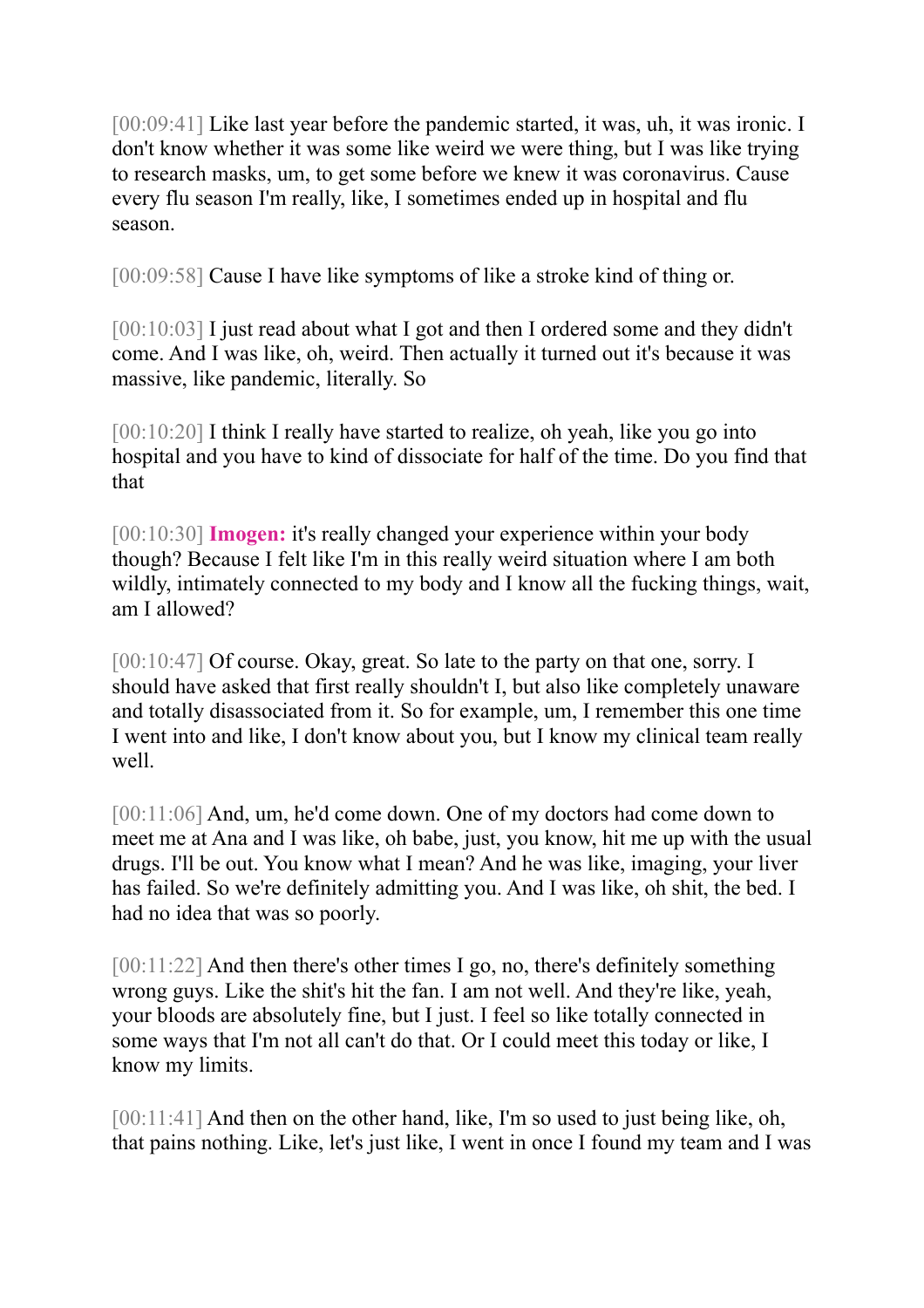like, I've just got this peer chest pain. Like, I don't think it's a big age. Just don't worry about it. And they were like, let's just do some bloods couch.

[00:11:56] Be absolutely fine. I'm sure my potassium was like warden. They were like call an ambulance and it's like, literally get to the hospital right now. Yeah. It's, I just don't really know where that kind of line is meant to fall between. Like, when are you just the annoying patient who rings constantly because you don't feel quite right.

[00:12:14] And they solve nothing really wrong. And when are you that like really annoying person who leaves it until the very last minute. And then it's like really profoundly unwell,

[00:12:23] **Suriya:** but it's just, oh, it's so complicated. I really relate to that. That's like, I feel like, you know, I feel like it's eggs sometimes talking to other disabled folks is like a game where you like, unlock a memory where you're like, oh my God.

[00:12:37] Yeah. I remember that time. Or, or like you unlock it an experience where it's like, I didn't really know. I know that that's happening for me, but I don't really talk about it. So yeah, that's really really thing. Cause I've been having like new pains and it's like, some of my, of my friends call it like Mughal sick where you're like, you know, normal people, six like, oh, this is just a Mughal sick thing.

[00:12:58] Like I, um, I can't be bothered to like go and do this investigation, but then I have a moment of hyper-awareness where I'm like, what if it's like actually a really serious thing. And then I'm like, didn't get it sorted. So, yeah, I I'm totally. Um, and sometimes it's just like, um, really it's just that the sick admin is so exhausting.

[00:13:21] Cause you're like you might come from right from the hospital for one thing, and then you like. Oh, great. Okay. I guess I got like email about that last time I

[00:13:31] **Imogen:** came up hospital, I was like, I think I've got blood clot guys. I'm just going to, like, I lasted less

[00:13:35] **Suriya:** than 24 hours. And I was

[00:13:37] **Imogen:** back in my blood clot.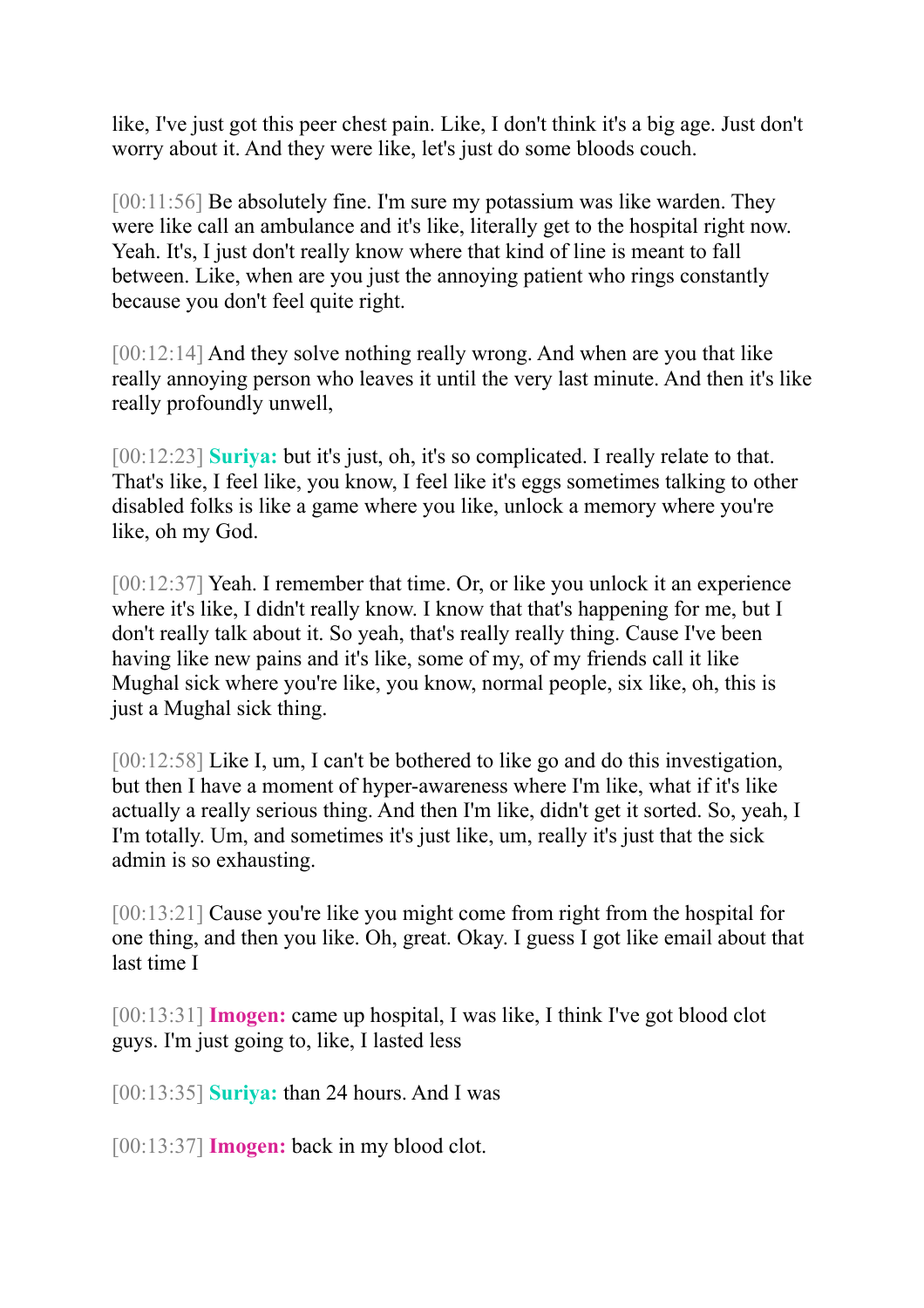[00:13:38] I was like, fuck sake. Like it's just this domino effect constantly. And then of course, while you're in hospital, you can't do all the other things that you would usually be doing for sick admin. Usually I miss half my drugs. Like it usually creates a shitstorm of other impairment related bullshit that you couldn't manage while you were in hospital.

[00:13:57] There's like appointments have piled up at home that you've missed because you've been in hospital for so long. Yeah. I honestly how like nondisabled people like deal with their car insurance and have a job I'm like. Honestly, my mind is blown. Like I can't decide whether they must just have so much time on their hands, that they can just do all the things or whether like life just comes to a complete standstill, because I'm just like, honestly, I could show you about 45 pieces of paper, right.

[00:14:29] Literally right here of like lists of shit that I need to do. And I'm like, I am quite tired today. So Matt just needs,

[00:14:38] **Suriya:** do I take care of the body that I'm hearing or do I like take care of my body in a couple of weeks when I know I don't deal with this load, it's just what I it's just so

[00:14:50] **Imogen:** bored. I'm so done.

[00:14:51] I'm so bored. I also, like, I hate asking other people I don't know about you. I'm just like, I'm sorry. I feel so desperately conditioned now to be like, must do this by myself. Mustn't ask for help. Must be like the strong, independent, disabled person. Mustn't like. You know, or use my friends, like take the piss out of them or take advantage of their kindness.

[00:15:15] I don't want to be the person that everybody has to rescue. Like I need to be the person who brings to the party and like, make sure that all our relationships are like equal and balanced. And, uh, but it's so hard. Like, I don't know at what point I meant to just code, you know what, actually I left home would be cracking.

[00:15:32] Thanks so much. Yes. Please pick me up. Or if you're at the supermarket, could you just do my shopping? I've just got a small list. That'd be great banks, but like at what point do you like stop dragging yourself? Through all sorts of torture in order to be like, oh, I'm totally managing this, like nailing life.

[00:15:52] Come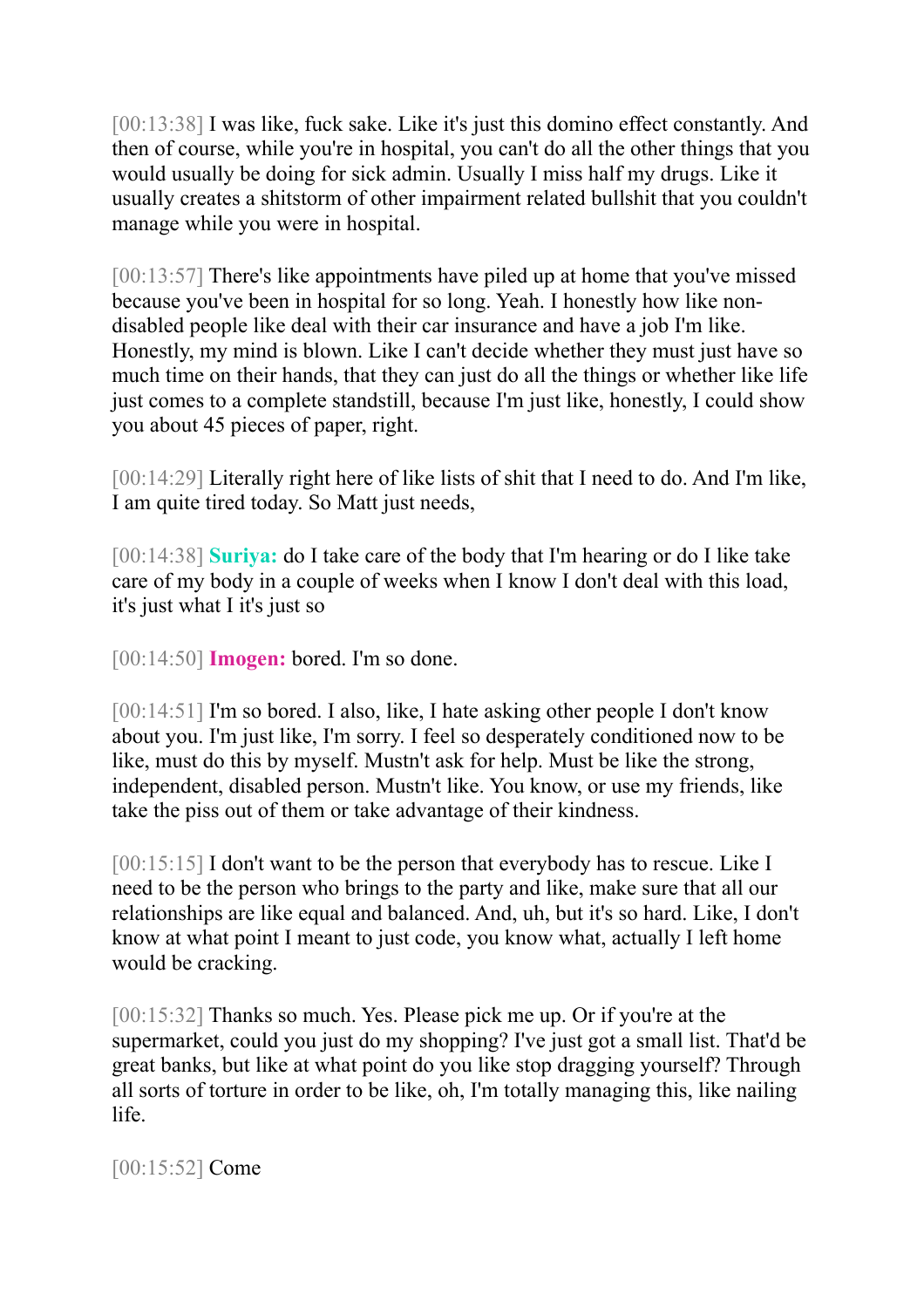[00:15:52] **Suriya:** on guys. Yeah. Something like the good disabled to be like,

[00:15:58] because, because it is the perception of disabled folks in mainstream society, is it it's like, you're either the poor infantilized, like really weak foreign, who everybody has skew or you're like, you really, you like inspire me, man. Like, you know, you're ever coming here and you understand. And then even when you try and like, not be that person, you're still like, oh, somehow I can only get rec you know, not recognition, but like a hundred

[00:16:27] **Imogen:** percent, one or the other.

[00:16:28] Right? Like, it feels almost impossible to find like a kind of line in the middle where, where it's comfortable, where you feel like you're asking your friends for the things that you need having your needs met or whatever. But, but that it is. Like wildly inappropriate petty me I'm desperately in need of support, but also that you're not like sailing high.

[00:16:50] Like you're being honest about what's happening for you. But I don't, I don't, it doesn't feel like that there, there is that mid point, particularly. I feel like certainly for me, I feel like I flip between one and the other one, I'm like completely half dead. Like someone's going to have to come and rescue me now.

[00:17:08] Cause like I'm just, I'm done. Or like, absolutely not. No I'm stoic. Like I will tell the better end over my dead body that I just, I don't know how to find that kind of middle ground and society doesn't make it any easier because if you're not one of those two, you've got to be a fucking Paralympian. You get to me.

[00:17:27] **Suriya:** I definitely went through that phase after I was to be like, when I was younger and I was like, how can I still be parent? Why am I trying to be a Paralympian? Like it's not, and I'm emailing all these people biting, like, yeah, this is the way. And like emailing the, um, the coach has to be like, yeah, the doctor says like, if I do show you is X size size, I will pass out.

[00:17:51] Or I might like have a seizure, but

[00:17:57] being like, you know, the doctors, but honestly it's taken me ages to accept my new, the new prospect of my body, you know? I mean, and I think, cause I think there's no, you know, we don't have. Any, um, blueprint or trajectory for like successful disabled people do it, you know, when you're younger, you go, you know, when I'm older, I really want to be safe.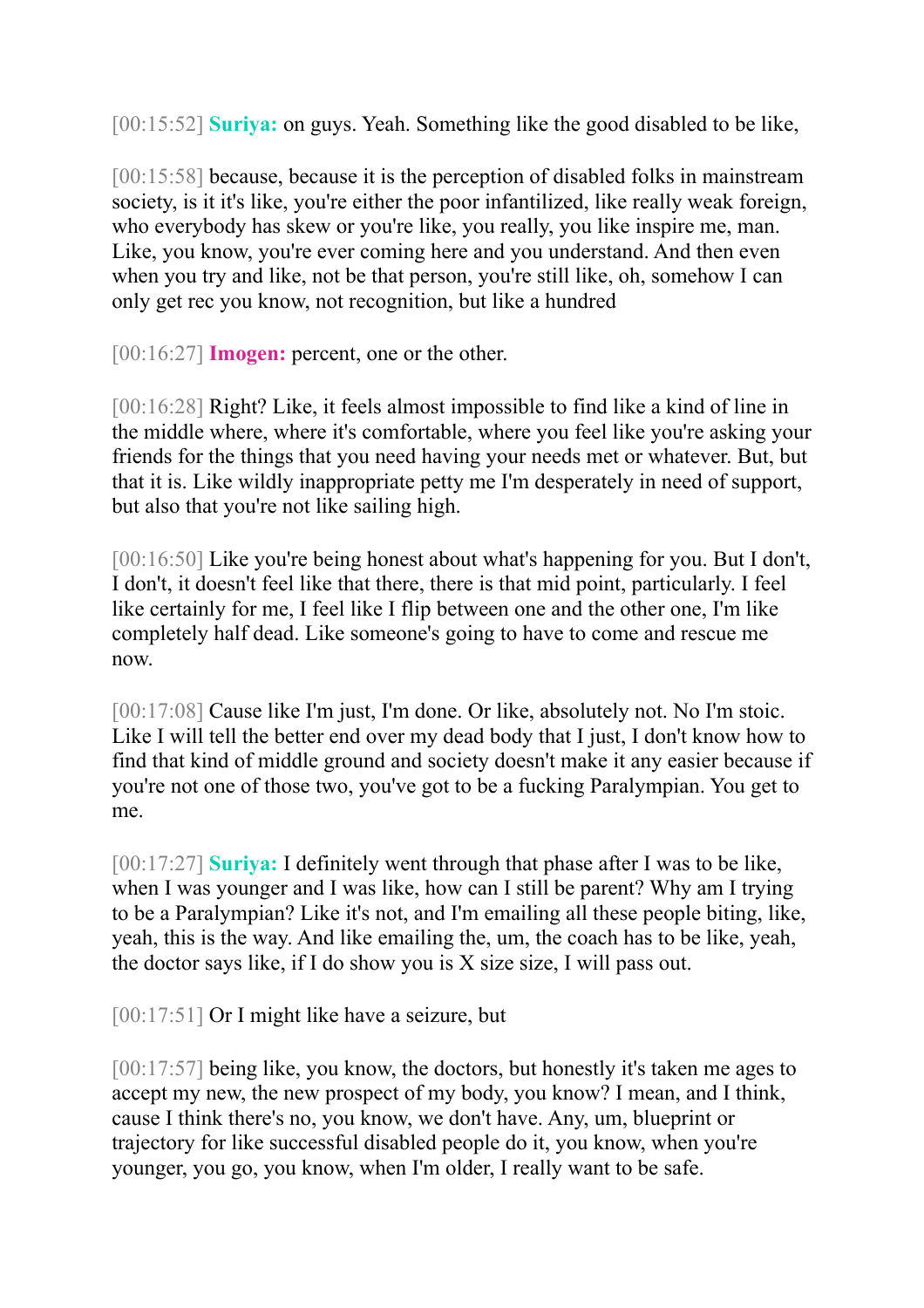[00:18:22] Do you know what I mean? It's like

[00:18:25] **Imogen:** aspiration in life is to be a massive cripple.

[00:18:32] **Suriya:** Now I feel like I'm just fighting to get that to be like, how do I celebrate my disability and be like, you know, it's kind of like funny and awkward in ways. And you know, it allows me to see things differently. Blah-diblah like cliche things, cliche things are true. That kind of, um, like earlier you referenced body neutrality and I wondered if you could tell folks like what that means, like in general it means for you.

[00:19:03] Cause I feel like that discovering that recently has really helped me shift a lot of things as well. Yeah. So,

[00:19:08] **Imogen:** um, when I like started to recover from my eating disorder, um, or entered like a recovery focus sort of thing, that was really terribly worded, basically what I mean is that you can't just be recovered from an eating disorder.

[00:19:25] Like it takes time. So it's still like a focus and an aim rather than like a, you know, done it type thing. Um, so I found like body positivity, um, and obviously like looking back now made a lot of misses. In terms of that, like it's a really whitewashed movement and there's a lot of, um, there's just a lot of niche politics around it.

[00:19:46] There's probably a bit pointless to try and explain, but basically within body positivity, there was this idea that you could kind of find a, uh, uh, a place in your, in yourself where you felt confident and some kind of love for your body. And actually, I think certainly within the queer disabled community, we kind of cottoned on pretty quickly that just like casually loving oneself, probably wasn't really top of our to-do list because actually loving a body that is fucking useless at times is really hard work and loving a body that like, um, means that you're oppressed in society means that you don't have access to things means that you're denied a shit ton of stuff.

[00:20:25] Like. Lee. That's just a no from me. Thanks very much. But body neutrality is this kind of place where you just feel new, literally neutral about it. It doesn't have to be positive, but it also doesn't have to be negative. And I think there's like, there's a lot of nuance within that, right? Like it's okay to wake up in the morning and just be like, oh God, I'm in pain.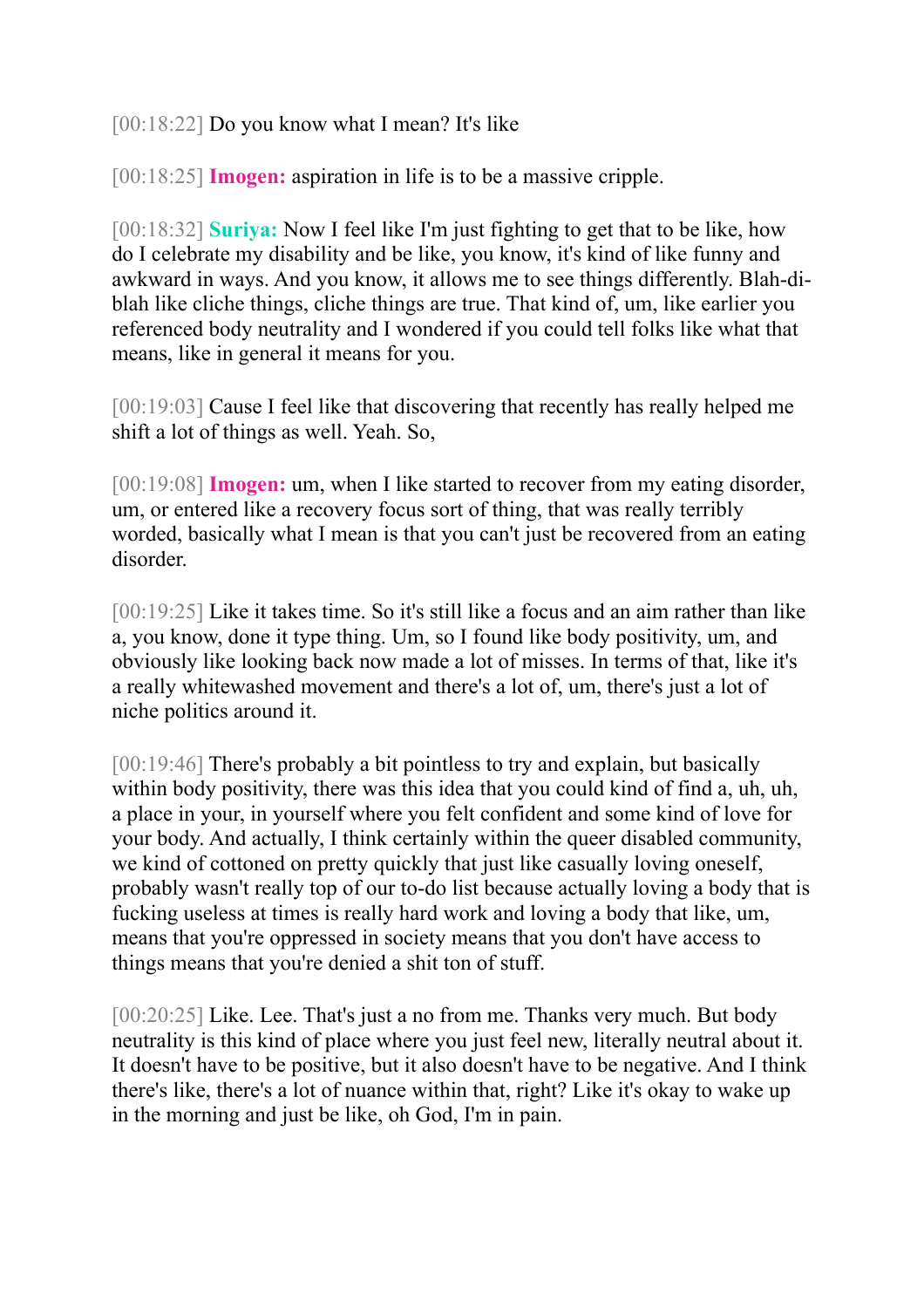[00:20:47] And that is just so shit. And I, I feel shit about my body right now, but actually to be able to then your next thought B, but you know, it's trying, I am going to be able to do a couple of things today, or I'm not going to be able to do a couple of things today, but at least I'm in bed. And like, just to find a space where you're just, you know, just some kind of acceptance and I mean, in some ways, It almost feels like quitting the fight a little bit.

[00:21:19] Like just that kind of, do you know what, like, I don't want to fight my body. Like I don't, I really hate, I don't know how you feel about this, but the whole, like, um, so interestingly, I was just about to ask you about this. I feel like there's kind of two niche camps, so everybody might consider themselves to be disabled or not.

[00:21:40] That's kind of political, but within that, it's kind of, um, chronic illness and then people with like physical impairment and then they might be two different things. So I feel like I can. Maybe covered both a little bit. Like I have chronic health stuff, but also have a physical impairment. And I, as an umbrella term, I consider myself a disabled person like politically, but I feel like this whole I'm a chronic illness warrior bullshit.

[00:22:09] All right. Just please get in the bin. Oh my God. Like I am guys, I'm tired. I don't want to have to fight anything. Like I'm, I'm busy. Like I'm really busy. All the

[00:22:21] **Suriya:** other things literally would be like, why is this not happened? I asked you five times already.

[00:22:30] **Imogen:** Yeah. Hello. Thank you. Like where is my prescription that I asked for six months ago and still hasn't been delivered, like, yeah, I just, I don't have time to be.

[00:22:41] Fighting against my own body. And also like, I, I don't think that's okay. Like I think what we know about auto immune diseases now and impairment really across the board is that if you live a life where you talk shit about yourself and you are constantly kind of fighting your body and surrounded by shame and oppressed by society around you, like.

[00:23:08] Your body

[00:23:09] **Suriya:** will argue back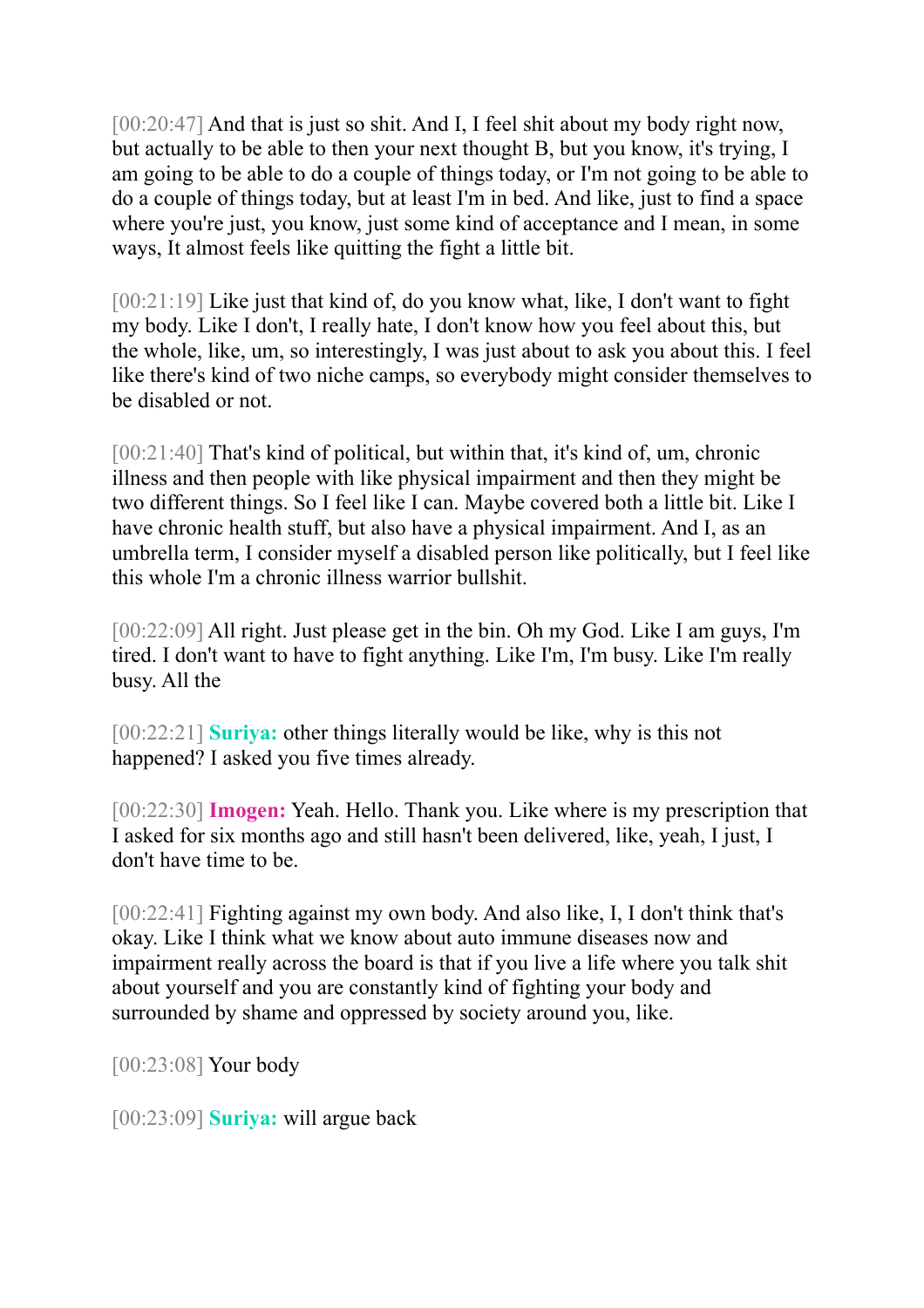[00:23:10] **Imogen:** to that. Like you're going to create a shitstorm inside every cell in your body. So for me, very long-winded body neutrality was a place where I could let myself breathe again and just be like, Okay. Deep breath. Like it doesn't have to be one or the other. We don't have to be okay or not.

[00:23:30] Okay. We can just sit in the middle and nobody's fighting anybody. And today is what it is today. And tomorrow will be what it is tomorrow. And I'm going to have feelings about that and that's totally okay. Or my feelings of our lead, but I don't have to be involved with them all of the time and, and be arguing with them constantly.

[00:23:50] And I guess like, so part of eating disorder, recovery, right. Is acknowledging that the things that you think and feel are there, they're real, like they're happening inside of your head, but you don't have to have a fucking conversation with them. Do you know what I mean? Like if you've got some dickhead in your mind giving it that, but it's just, you probably shouldn't be eating that like, well, you probably need to pipe down to, I mean, like we need to, literally, I've got now.

[00:24:16] It just, it doesn't need to be an ongoing conversation, be invested at all, all those thoughts and feelings and it took it like, it definitely takes practice. Mindfulness annoyingly is useful for that kind of thing, but yeah, just like just moving away from that whole, like, you have to fight, you have to feel positive or you have to love yourself.

[00:24:35] Like I'm under enough pressure to do a shit ton of stuff. Like I don't have to feel that thing

[00:24:41] **Suriya:** basically. I totally I'm with you. I'm with you. I hate the fight talk. I hate the warrior talk like, um, yeah, sometimes as a joke, my partner, um, calls me zip warrior because that's like the term for one of my conditions.

[00:24:56] Cause I'm going to zip up like a scar at the back of my head. So, um, but like it's a joke. This is not like this. There's nothing where, you know, I think obviously some people gives them great, you know, it gets them through blah, blah, blah. Yeah, for me, I'm like, when I'm in hospital, I'm not fighting anything.

[00:25:19] I'm just laying there being pumped in what I'm being pumped with. And it's like, maybe I'll survive and be stronger out of it. Maybe I won't like, there's no way to know. And often what influences that is like my age, or like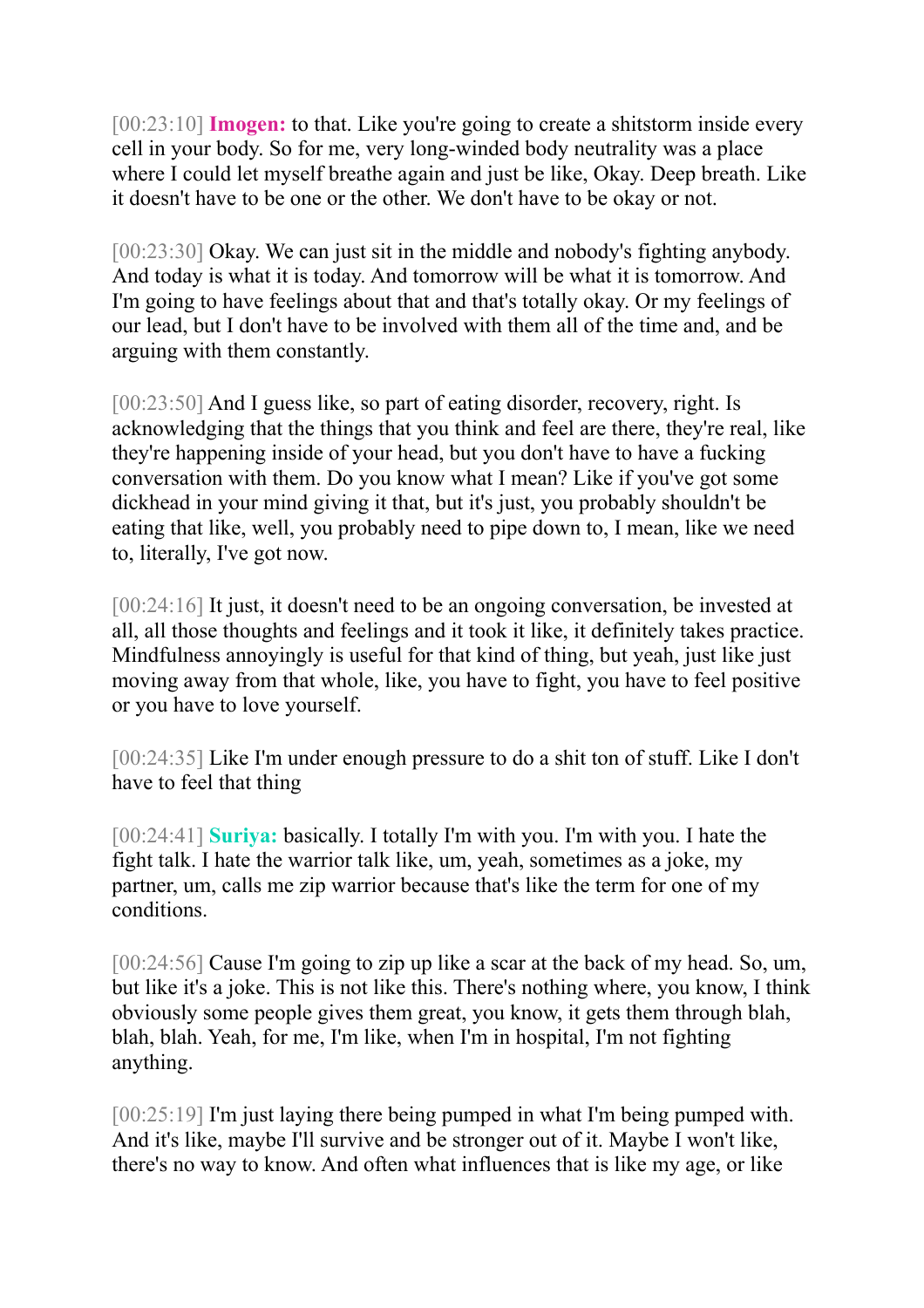what's going on in my body, the stress levels, the support that I've got around me.

[00:25:37] Like, you know, so that even the whole talk around in the COVID pandemic has been really triggering in the sense of like, well, you know, he survived, but he fought it. He won the battle and it's like, What are we talking about? Like, so everybody who didn't, who died lost, like, you know, some people live like some correlations between that, but we weren't know everything.

[00:25:58] And I think part of like, yeah, like you said, not having conversations with everything all the time. I think it's something like, it's almost like a skill that I think some disabled folks, um, have to kind of, you have to kind of pin down because it's not everyday that you couldn't be doing Googling, Googling and reset, you know, you can't like, you just kind of make your site.

[00:26:22] You said, make yourself stressed, make potentially worse. The quick question you said about like chronically ill and physically impaired. And I think I straddle both of them as well at different times of the month know, and, you know, depending on how I feel, I want to talk about it. I think it's really important for me to.

[00:26:43] Adapt disabled as like a political term for myself. Um, but how, and then how I describe my, um, body, I think it changes depending on where I'm at, but like you said, it's kind of like sometimes, like I can't bother to even think about it. You know what I mean? It's just laying there and all I can think about is the fact that I'm really tired and it needs to just like, you know, watch Netflix.

[00:27:10] I don't really think about it more than that.

[00:27:13] **Imogen:** Yeah, totally understand. I think, um, the whole survival thing I find really challenging too. So I wrote a post not very long ago, actually. Maybe I was in hospital and I, I think, um, I'd seen in somebody's story. I don't know if you've seen the meme. I mean, there's millions of them obviously, but, um, uh, I've survived all of my worst days or you've survived a hundred percent of your worst days.

[00:27:37] I think that's what it said. I literally just wrote a post being like, dude, do you know for a moment though, what surviving looks like for people like me, like surviving intensive care and comas and sepsis, like, I didn't survive without massive fucking trauma. I didn't survive about PTSD. I didn't survive about the most unimaginable flashbacks and trauma and pain.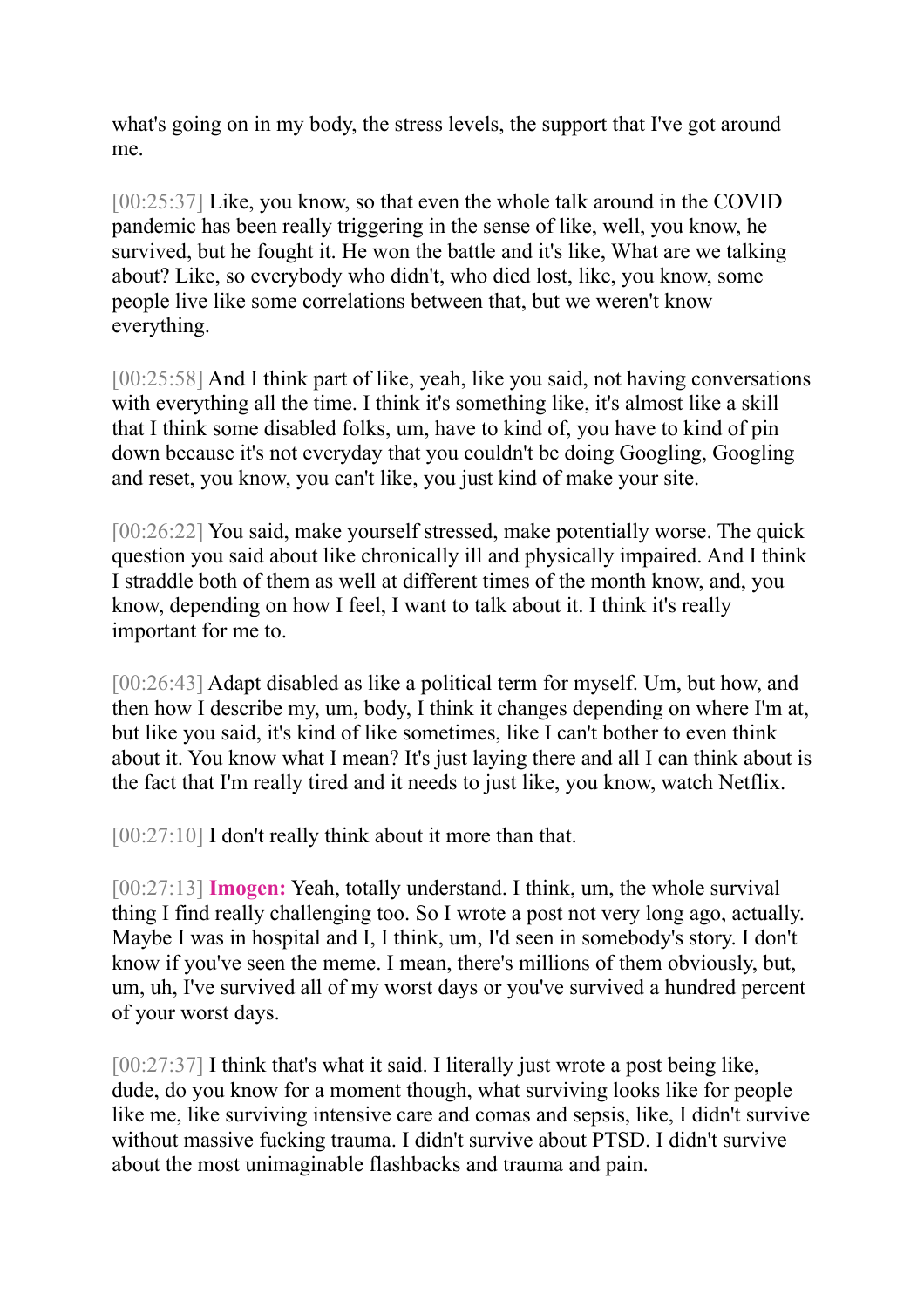[00:28:06] Like just, uh, just saying, oh, you've survived a hundred percent of your worst days is just like, it's it, it shrinks the trauma down into something useless. Yeah. I, I just think like when. When we talk about surviving, it really diminishes the ways in which surviving is damaging and the ongoing, like lasting effects of surviving when you're, you're living a life like we're living.

[00:28:41] I, I get it. So those sorts of, um, motivational quotes, I think there was sort of written for people with mental health conditions and like, I understand where that comes from, but they're platitudes, right. They're meant to just like pick you up in a moment where you're feeling a bit vulnerable or sad and just be like, don't, you know, don't worry.

[00:28:59] It's going to be okay. And in many ways, like it will just be okay, because the reality is we have a fucking choice, which is going to have to get on with it. Like, that's my other least favorite thing. Oh my God. What's that one.

[00:29:11] **Suriya:** Um, oh, what is that mean? And it's like,

[00:29:16] **Imogen:** is it like about coping? Like grouping?

[00:29:19] Yeah. Yeah.

[00:29:20] **Suriya:** Say that again. I was going to say, is it the stronger than you believe.

[00:29:25] **Imogen:** Yes. Yes. I just think it was

[00:29:31] **Suriya:** like most hated memes for like, it needs to be a page.

[00:29:37] **Imogen:** It should be a page or a page. I

[00:29:41] **Suriya:** see those things. Or it's like when you've got the same 24 hours as Beyonce and I'm like, yeah, I'm pretty sure Beyonce doesn't have medical conditions.

[00:29:49] I have. So it's, I'm

[00:29:54] literally drank four hours

[00:29:56] **Imogen:** would look very different literally.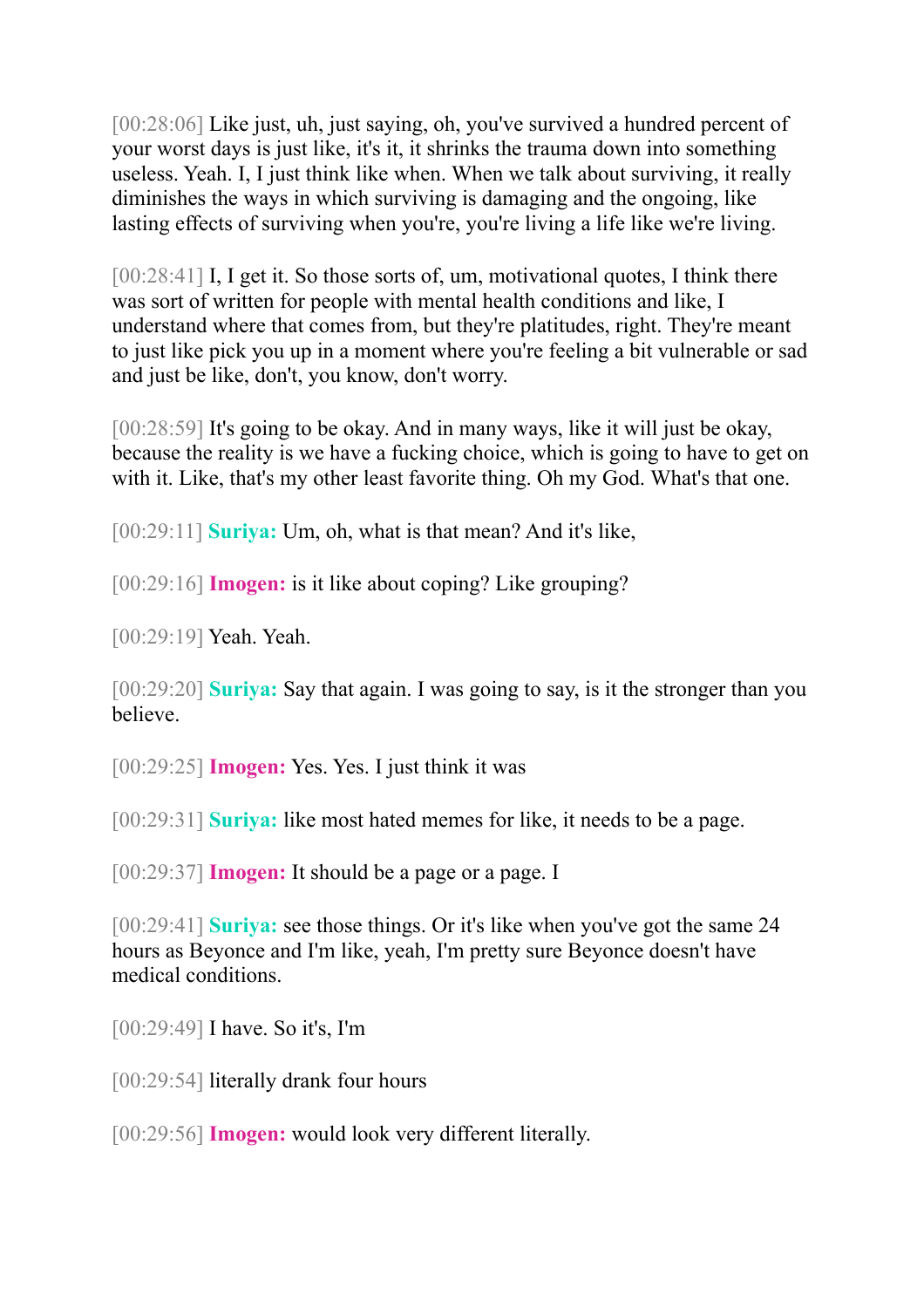[00:30:00] **Suriya:** Oh my God. Being sick is so expensive. And then I'm not saying it like in a, in a country where we have the NHS and all these things, it's still. So like, you know, cause I, cause my condition, there's not, cause it's, there's not many cause it's underfunded and the research and blah, blah, blah.

[00:30:19] There's nothing I can do other than like go to a surgeon and he's like, well, I can cut you open again. If you want, we can. And I'm like, no. Or do you want this tablet? It's probably going to make you maybe in fertile and sleepy for the majority of the day, but you won't be impacted. And I'm like,

[00:30:39] no. So obviously that means that I go, I have to go. Right. Okay. What vitamins or supplements am I going to get together basis of being able to cope, but they're bloody expensive and they're not, they're not eat like,

[00:30:50] **Imogen:** so there was some research done. Um, like probably, I mean it's probably a good few years old now I cannot think of the charities name.

[00:30:58] That's really bad. Oh, I can't remember. I could find it for you if you wanted to know that I definitely wrote a post about it, but I think they were saying that it costs something like an extra. Oh, this is terrible. I'm not, I'm going to stop talking because this is not the right information. I'm going to find it though.

[00:31:18] **Hold on.** 

[00:31:20] **Suriya:** Yeah, no,

[00:31:21] **Imogen:** there was actual like an actual charity, um, an actual post about how much it costs it to be a disabled person. And it was literally hundreds of pounds a week. Like actually hundreds of,

[00:31:36] **Suriya:** I have to just not really think about it. Cause it should just be doing all that you, you deciding, oh, I'm going to buy these like supplements over like new top or something.

[00:31:45] And you felt like it was actually interesting. Cause I often think about like my teenage years and like train, not to use the language around, lost them, but it did feel like how much different of a teenage year that I had because, because I, you know, Oh, trying to figure out what is my personalities. It's a bit of a strange thing because when I was younger, I had to be, I was quite an outgoing young child.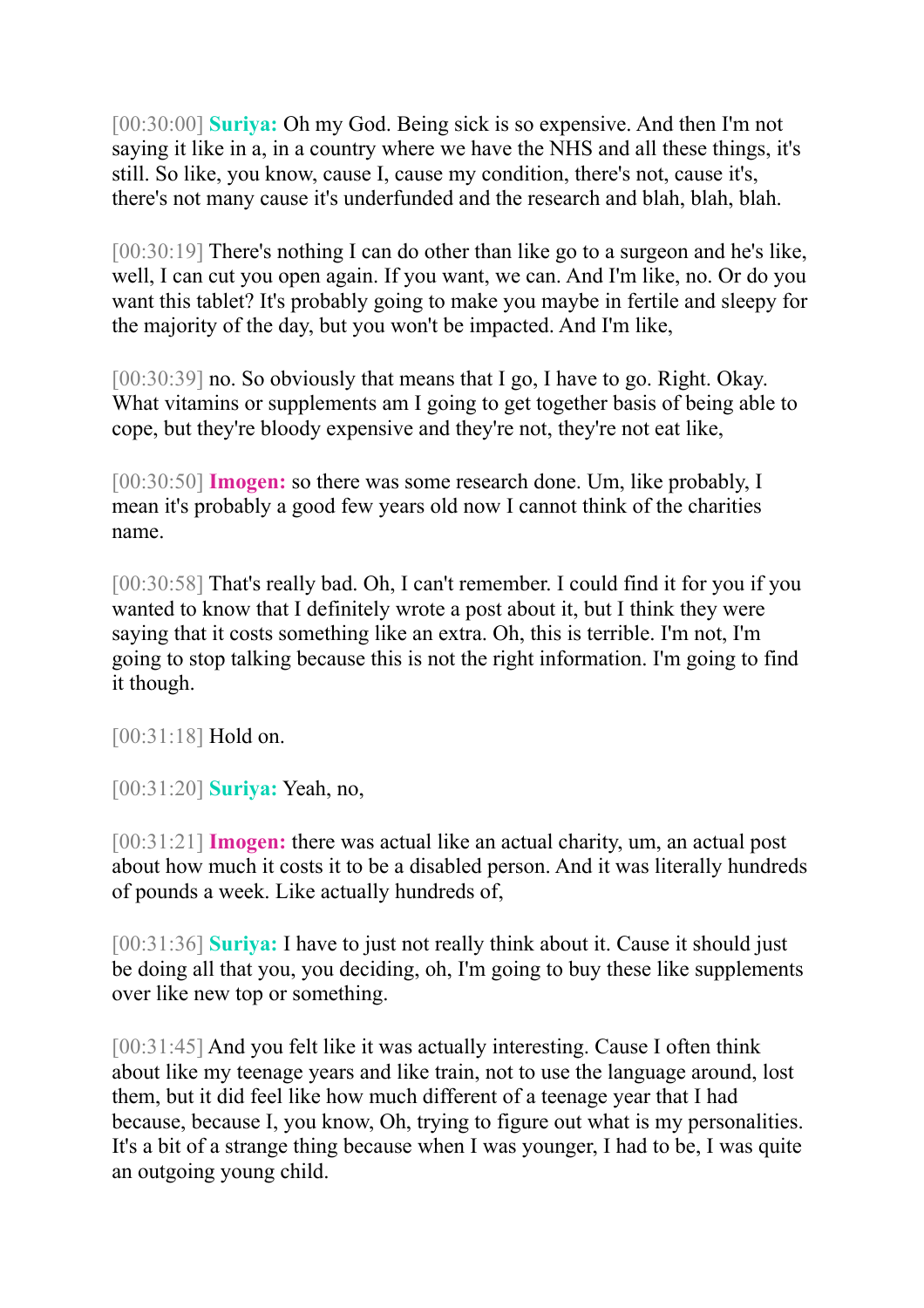[00:32:10] And then when I was diagnosed, I became really cautious because I was so scared about, um, like what was going to happen. And I couldn't be in places where like flashing lights or dark or like, you know, I would, things would change really quickly. And so I spent a lot of the time actually at home, didn't go clubbing or anything like that.

[00:32:29] So I kind of. Developed a different, like, it was like, I was a different, that was a different personality, but it's also like, I'm kind of watching myself, knowing that that personality isn't necessarily like me, but what, what is me? Because you know, there was all these social factors that influenced that, you know, young people don't really know, you're still learning how to care for each other.

[00:32:52] So a lot of going not going clubbing was like, what if someone just leaves me on the floor? Like if I fall over or something

[00:32:58] **Imogen:** or you're drunk and doesn't get you the help you need. Yeah.

[00:33:04] **Suriya:** All these things. So it was like, I feel like only now, like now I'm hitting nitty fat is it's like, oh, okay. So I like that.

[00:33:13] Like, things like that, I might, I don't know if I could be. So it's just also those things of, like you said, the distance between you and your body, but then also like you and your personality or. I really related to what you said about the independent, cause I'm like a staunchly quite independent person, like yeah, just do it myself.

[00:33:35] Don't worry, blah, blah, blah. And then having to like, realize that, okay, I've got to go to like ask for help, which is not a bad thing for anyone anyway. So it's just the, it's just a constant, um, it's like a conundrum and I've had to like train some of my friends and, um, my partner to like spot when I'm not okay.

[00:33:56] But I'm not saying like, I'm not saying, cause like, they'll be like, if I, for whatever reason, just watching Netflix for like three days in a row, it might be that we need to, like, you need to ask me, am I like in pain or something? Cause I don't know if I'm, if I should go how to communicate that or whether I know him that I'm knowing that I'm struggling to communicate that sometimes I don't know if I'm in pain because I'm in pain prime.

[00:34:19] And I don't know if it's risen or it's really.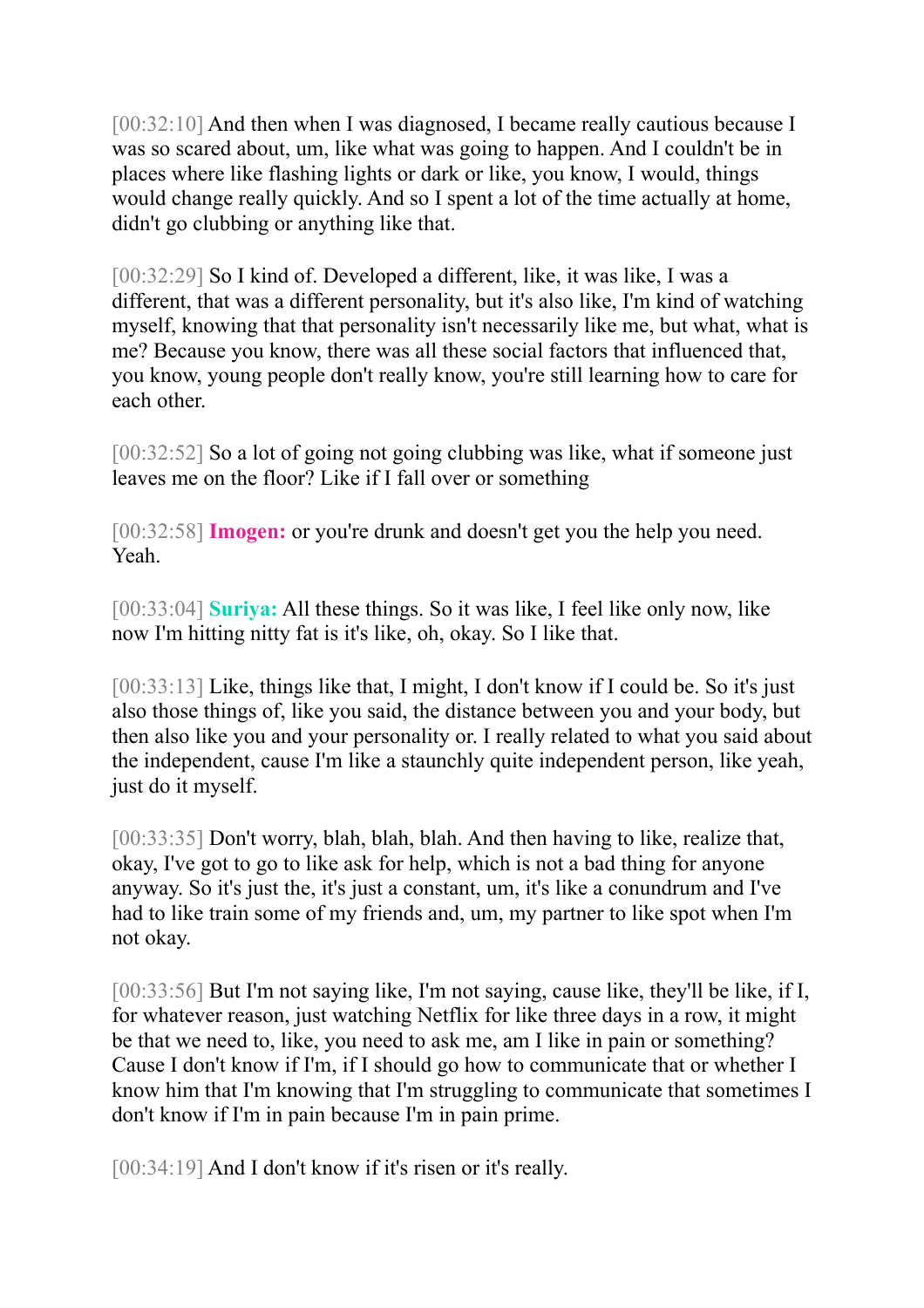[00:34:23] **Imogen:** This is so nuanced, isn't it? Yeah, I, um, I didn't, I was a full-time wheelchair user for 12 years. I only learned to walk really, really recently, like three years ago. Um, and I love going on long walks. Like I absolutely love it. And I like the whole of my twenties.

[00:34:43] So I started using a wheelchair like 19 and I didn't learn to walk until. Um, like early thirties. Yeah. Like mid thirties, even like, I just, I had, there was so many like physical things that I might have enjoyed doing that. I didn't like, I didn't take any drugs. Like literally, literally no drugs guys. I mean, obviously hospital

[00:35:07] **Suriya:** it's like getting dealt drugs where you got through.

[00:35:09] It's just not,

[00:35:12] **Imogen:** I did catch men in hospital and it was, it was awful because I thought my surgeon was a spider. She had like AIS and every time she moved her arms, it was like she had eight legs. I just kicked her in the face.

[00:35:25] **Suriya:** Talking to me when I did came in as well after I helped put my whole bed was on fire and this person came and I was like, I'm always like, I just look to the text in the morning.

[00:35:34] I was texting my family, all this kind of it. Like, I just feel so great, but I'm also very scared.

[00:35:44] He might tell you silly, it's a

[00:35:45] **Imogen:** no thank-you but now I'm like, should I get some MTMA like that? I mean, that sounds like it might be quite fun, but as a, like almost 40 year old, I'm like, is that allowed? Like, am I allowed to start taking them? Dare me now. And just have no idea

[00:36:01] **Suriya:** I'm with you. I mean, I totally like here dot fingernail.

[00:36:06] And also, and also being like, I remember one of my friends and had a conversation where I was like, I kind of had this weird reaction about MTMA where I was like, what, what if it like kills you? And you just don't know. But I think that fear comes from being Husayn going like, I'm like, I wish you say I'm going to be the one that's going to dry it.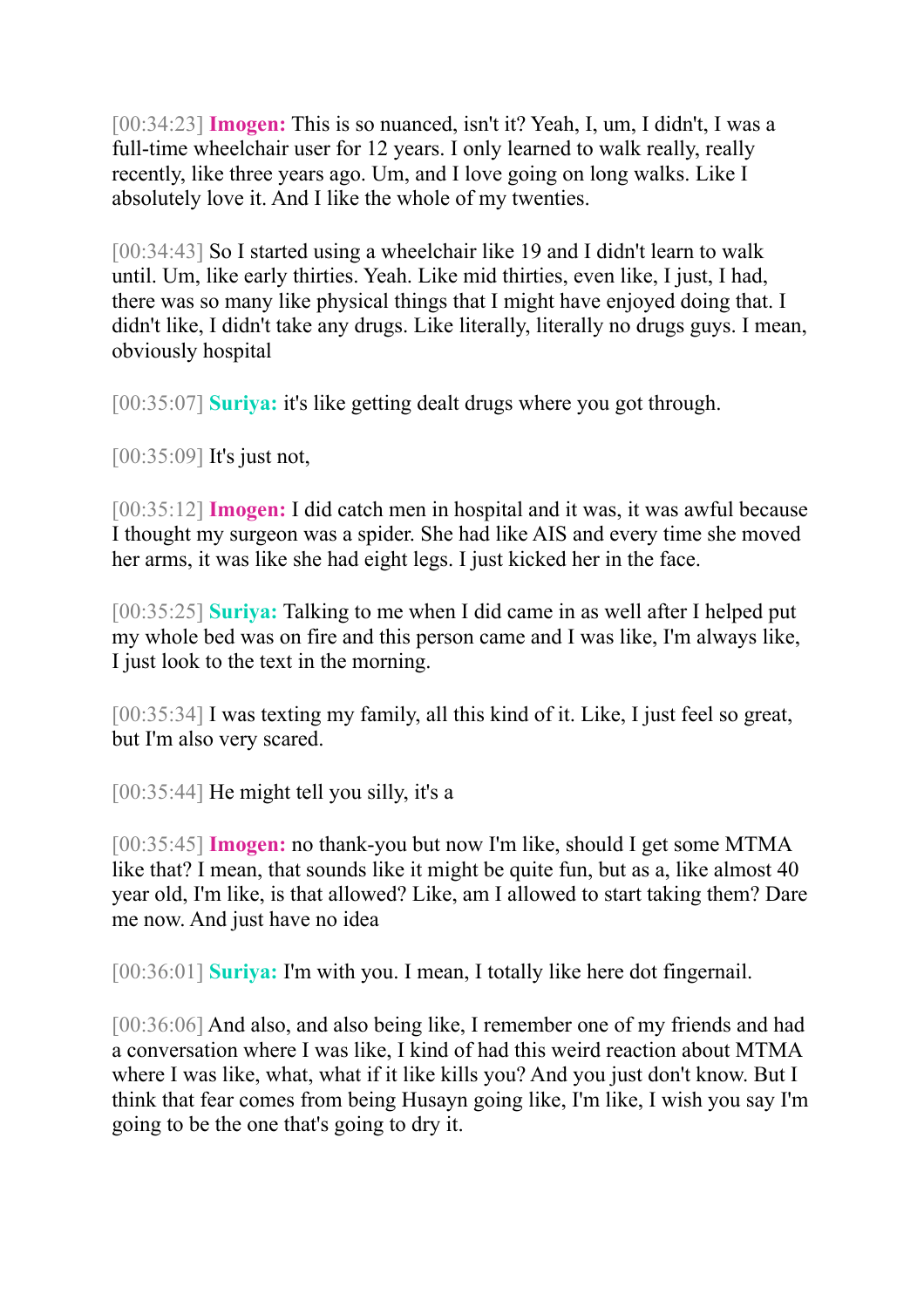[00:36:25] And everyone else is going to be fine. I'm the one who has a really bad trip. She trying to be at peace with being like, maybe you're not, maybe I should have your buddies from me taking harder drugs, like you said,

[00:36:41] but it is, it's that thing of, and it's also you're ingesting the society's idea of what a disabled person is. Isn't it it's like, you're not like a party goer, disabled people don't pay. Like they don't do drugs. They don't like, they just sit at home and cry. And I don't know when they're claps, when they make a cup of tea or something, I wish more

[00:37:00] **Music:** people come through to make a cup of tea.

[00:37:05] **Suriya:** Who is going to make that app like that, just like cops, every time we do something, I feel actually helped my life

[00:37:11] **Imogen:** motivational. I think it would. I wonder, I'll say whether there's like, um, for me, like obviously having lived like, so I was saying to one of my friends the other day, I feel like I'm the most passing I've ever been in my whole life, because as a full-time wheelchair user, I was also fat as a wheelchair user.

[00:37:30] And I mean, I think I'm probably reasonably queer presenting in most spaces, but I dunno, I'm also femme enough that I, I totally, um, like I pull it off. Do you know what I mean? But like being a fat wheelchair using queer person is so different to being a thin walkie. Kind of queer fam looking person, like how I'm responded to in society now is so completely different to how it was responded to previously.

[00:38:04] And I think. That, I mean it growing, I feel quite fortunate in some ways I've experienced both because it gives me, um, you know, I can look back and acknowledge the differences in privilege and that kind of stuff. And it helps certainly in terms of writing to be able to kind of cover many bases, but now I'm like, it's, it's wild, how differently I'm responded to in so many spaces.

[00:38:28] And also how many more freedoms I'm granted as a result of just being thin. Like literally just being thin if I like, cause obviously in the, in the middle of that. So I was like a fat wheelchair user, but then I was a smaller fat wheelchair user. And then eventually I was, um, a thin manual wheelchair user and then eventually kind of crutches and then walking, but all the ways in which I was responded to differently, it like honestly blows my mind.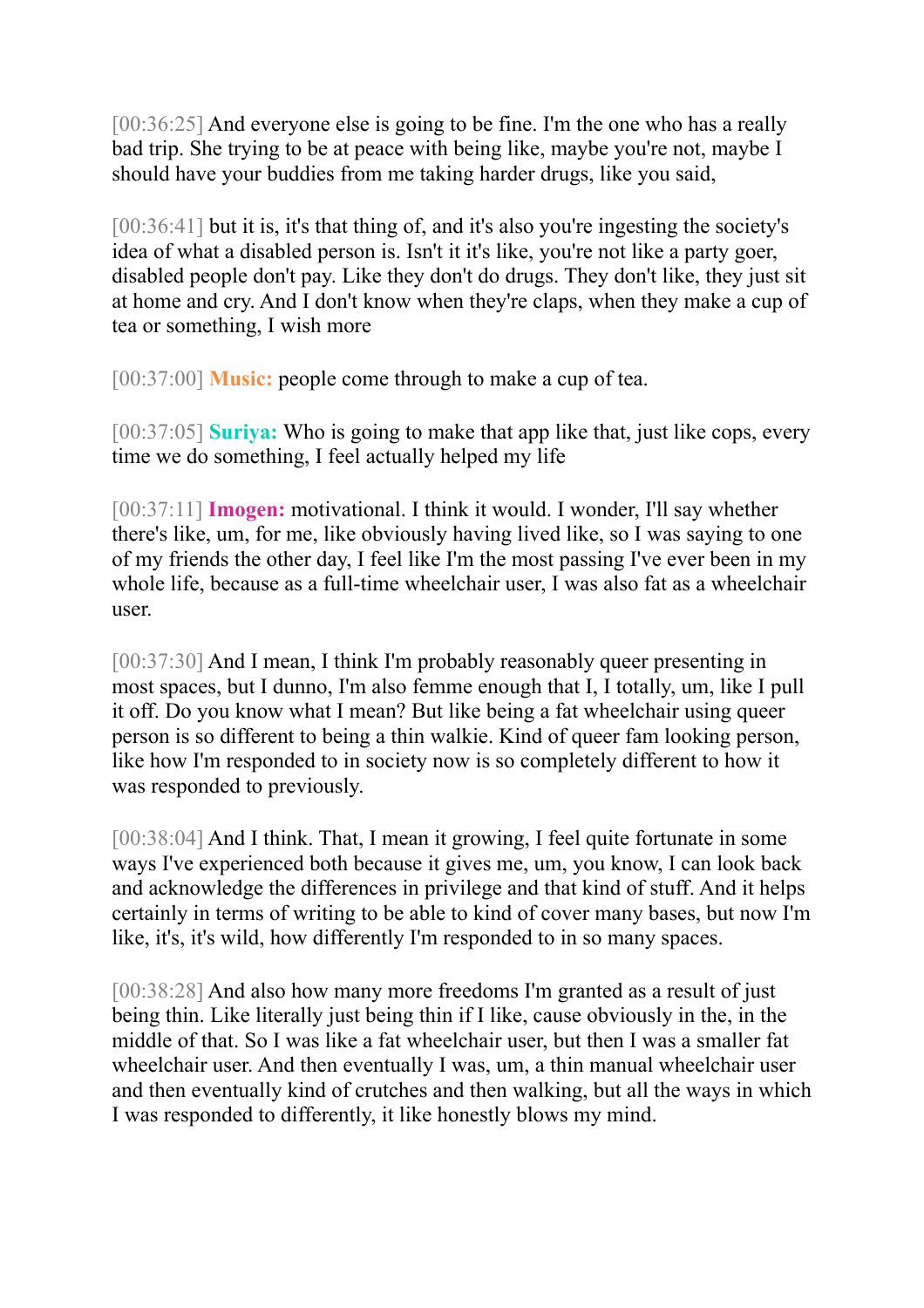[00:39:01] I remember being in intensive care once and, um, Uh, I had actually had to be resuscitated on the ward. So they'd called the crash team and then I had gone into intensive care and they'd intubated me and they, they try and take the tubes out as quickly as possible. Right. So I was extubated the next day and I was trying to breathe myself and I was on a hundred percent oxygen, honestly, probably one of the worst experiences of my life.

[00:39:26] And I remember the nurse saying to me, you're doing this to yourself and I was just honesty. I remember, I can still see it now, like proper trauma flashbacks, you know, like I counted the seconds on the clock and I'd be like, in a minute, I'll be dead. Like I won't have to do this for another minute. And I was counting the 60 seconds.

[00:39:50] And when it got round to the next 60 seconds, I'd say it again. I would just, it's literally just 60 more seconds and you'll be dead. And this nurse, my one-to-one nurse in intensive care being like, you're doing this to yourself. And it was because I was fat. Like the implication was that because it was a fat person.

[00:40:07] I couldn't breathe as well or, or whatever. And that I had done that to myself and that it was my fault, but I mean, ridiculously I crashed again about 20 minutes after that. And. I was intubated for two weeks in a coma. So I don't think I did that to myself quite, but is that sort of, that, that was the, that's the level of fatphobia that still exists in healthcare and it's no wonder people, fear, fatness, like, cause that's the reason fatphobia exists.

[00:40:37] Why? Because we're also horrible to fat people. Like of course nobody wants to be fat. Like it makes perfect sense, but it also creates a cycle of unimaginable harm for all communities.

[00:40:50] **Suriya:** Yeah, definitely. And I think it's, you know, to think about how fat people will go to the hospital and, you know, doctors just will not investigate some of the pain that they're having, because it's like, well, first of all, let's deal with the fatness.

[00:41:04] And it's like, like some like, like losing weight as well, like safely can be done overnight, which is also triggers the whole eating disorder culture. And then we'll, and then we'll, and then we'll give you a little tree of like doing the skeletons or whatever that's like really?

[00:41:19] **Imogen:** Yeah. It's really interesting.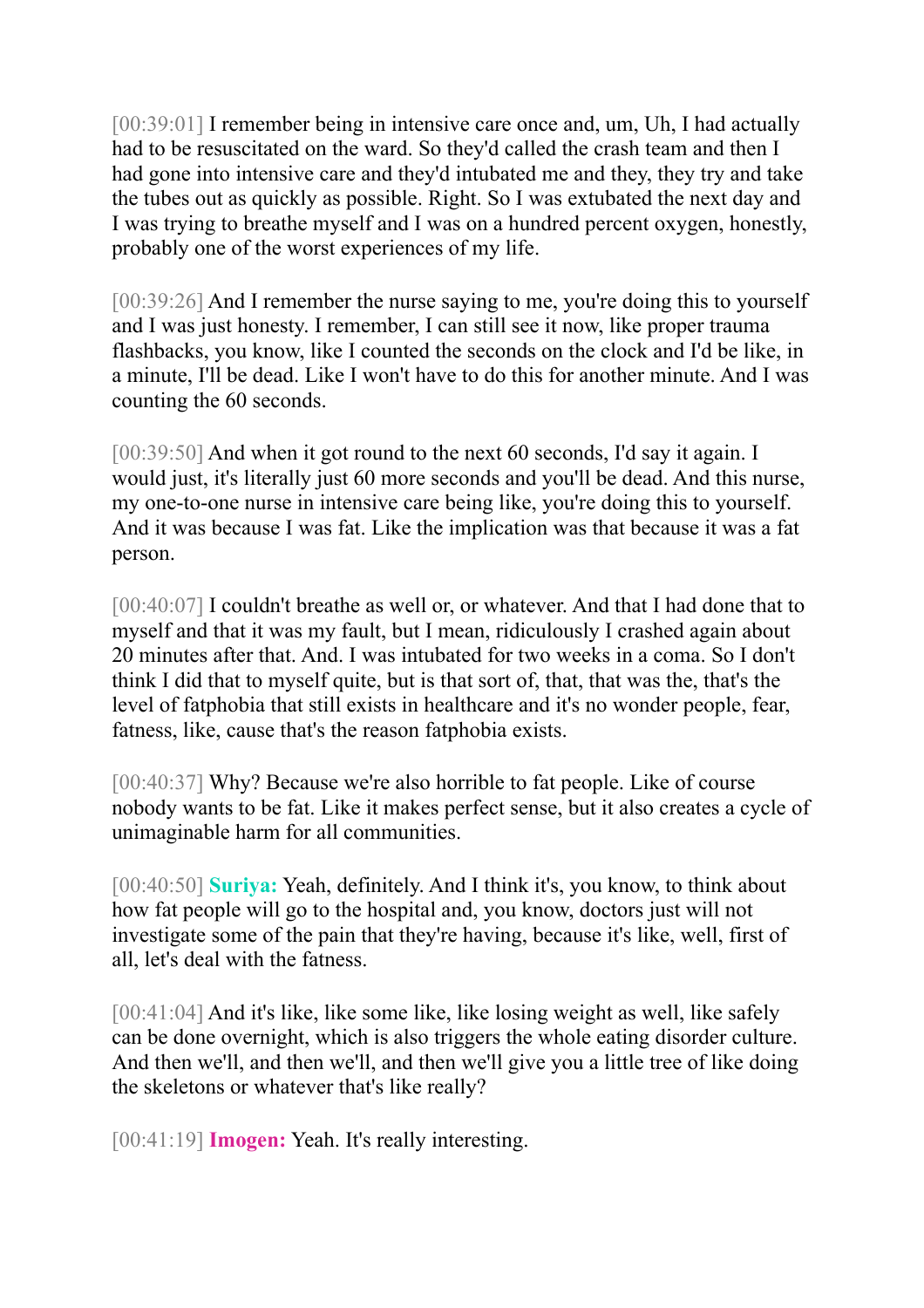[00:41:21] There was a study done a few years ago, actually. And they said that the health outcomes for people with certain BMI's were significantly worse. So basically the higher up the BMI chart UN um, the worse your health outcomes were, but when they did the research into it, it turned out that it was because you were treated so fucking appallingly.

[00:41:41] So for example, if I went to the doctor now was like, my legs are hurting. I think I've, you know, strained a muscle I've got done a sports injury or damage somewhere. I would immediately be referred for physiotherapy. I would potentially immediately be referred for scans or to see some kind of surgeon, whereas a fat person they're far less likely to go to the GP in the first place.

[00:42:01] So let's assume that they go three months after I go. Right. So the injury is already three months work. But it could have been because they were frightened to go to the GP in the first place. And then let's assume that the first thing the GP says is, well, come back in eight weeks when you've lost a bit of weight and see if it's better.

[00:42:19] So then there are another two months behind me in terms of recovery and then every single person that they meet after that is very possibly going to do a similar thing. Well, if you could just lose a bit of way, like you could very easily get to 18 months before anybody even actually assesses what is happening to your body because every single.

[00:42:40] At which you've interacted with somebody medical, their first suggestion is weight loss rather than treatment. Like the amount of times I've honestly, I've heard stories. Was it Bergey Taylor? I think maybe we're saying that she'd been to the doctor with tonsillitis. She had read like really raging tonsillitis and the doctor was like, can you get on the scales?

[00:42:58] And she was like, yeah, but it's my tonsils. And can you imagine, and the doctor just being like, yeah, but we are going to need to weigh you. And then like literally started like a weight loss challenge was like, the thing is right. My tonsils, like, I'm just, I really. So it's just a tonsils. Can we just, just the antibiotics, if you don't mind, like I'll come back in a week, you know, and we can talk about the Buttner's if you're absolutely desperate, but right now, just the tonsils, if that's okay.

[00:43:27] I properly lived through the whole, um, benefits, scrounging scum. So, um, the daily mail really, really like properly, went in hard on disabled people when the welfare benefits were changed. Um, probably around 2009,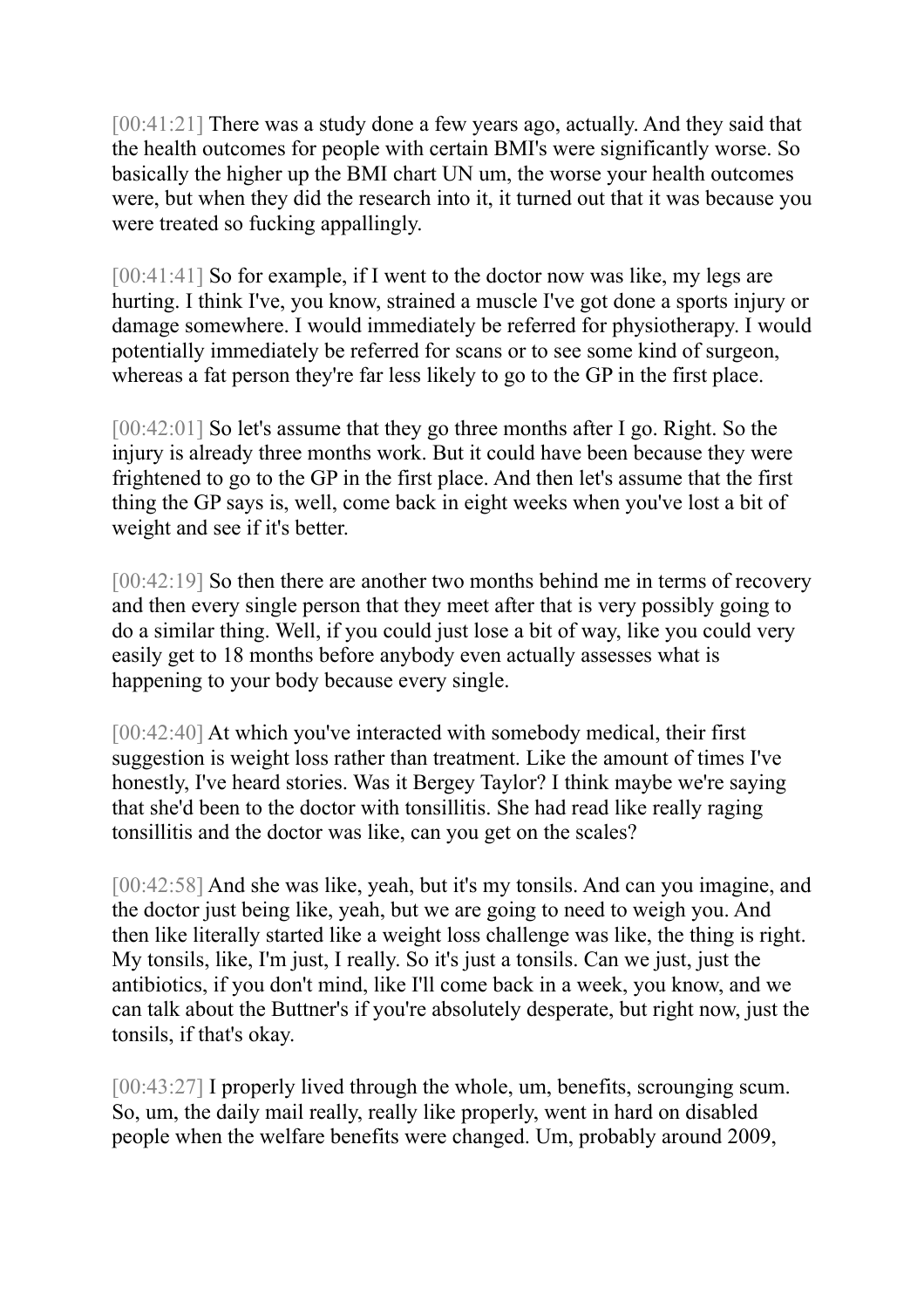2010, I think. Um, and it, like, it was just horrific, like disabled people were completely thrown under the bus.

[00:43:51] Uh, we were all faking. Like we were all benefits, scrounging, scum. Like I genuinely lived in fear. I've still got friends who are reported for benefit fraud, at least a couple of times a year by their neighbors, because they're seen in the garden, like. Or whatever, you know, like I live my whole life being like, I just, oh.

[00:44:13] But if I do that, oh, they going to put me on the front of the daily mail, the, you know, like we

[00:44:17] **Suriya:** had that thought yesterday. So that's so funny. You said that. Cause I had my like text to say out to get my PRP, like reassess and I had like a dry happy for the whole week. Cause I was like, why is this happening?

[00:44:29] Have I done something that they're checking up on me and calling them being like what's happening? And then I was scared that I was talking to normally on the phone when I did that. Oh shit. Outside in the garden. And I thought, oh my God, they're going to hear the wind and then think faking it. And then yeah.

[00:44:46] And then it was like, cause I could recall my date of birth. I was just really like having. I panicked worried that like what I'm going to have this taken off me. And I was trying to research all the questions and check. I knew what I was talking about and all that kind of stuff. And then yesterday, when I had a bit of energy for also went for a walk and mean, literally had that thought of like, oh my God, what if someone knows me?

[00:45:09] I don't, no one would know me cause I I've just moved to this area. But I was like, what if someone knows me, it takes a picture of me and then sends it to the DWP and says, I know. Yeah. And I was thinking, so what, because I've this one day in the whole week, because I'm able to like walk to the shop. It means that it was, it's just, it just made me have stop and realize how much energy is on our minds all the time of having to be proving that we're sick enough to get support.

[00:45:38] And then also, but also, you know, trying to make peace and celebrate the fact of who we are. But then also. It's just a whole, it's just the paradox of it all is really, really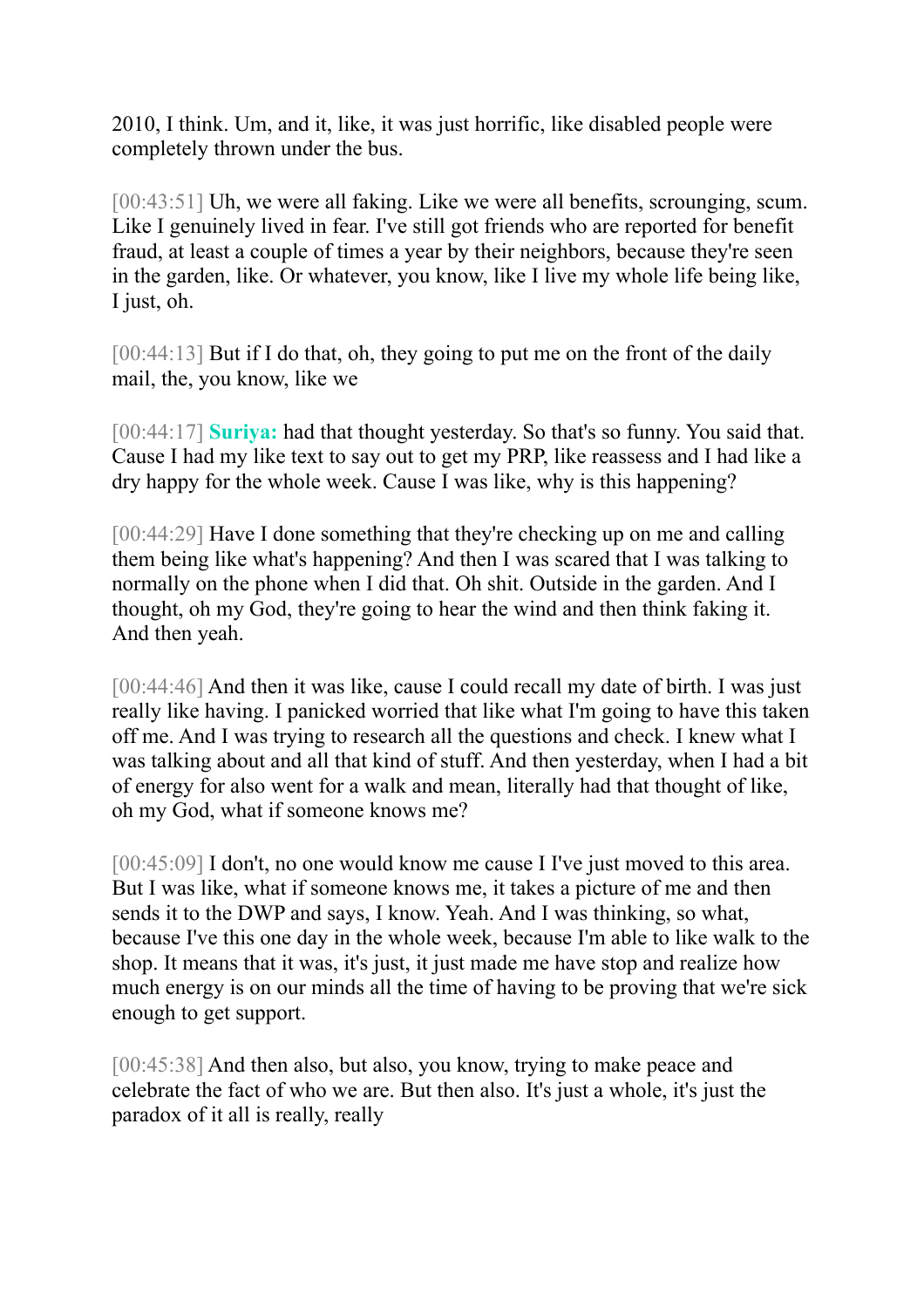[00:45:50] **Imogen:** difficult because it's all performative. Right. So, because you have to perform being sick enough for the support in terms of like gang, um, health care.

[00:45:59] So in medicine often, like I know a lot of people who are like, well, I mean, if the pains are four, I'm probably going to say a six because otherwise they won't take me seriously performative. Then you have to perform for social care or your, like, if you get any kind of personal carers, like you have to your worst days, you have to perform for your benefits.

[00:46:18] Like, but then also you have to perform for the people around you that you're like a normal person, like a not sick person. Like then at what point do I just stop pretending and like find who, who I am. And, but honestly, honestly, I've been doing it so long. There are days I'm like, I have no. But I literally have not a fucking place.

[00:46:43] **Suriya:** Yeah. That's, that's, that's what, that's what I think. I think it's something that my mom always used to say to me, like, well, when you're not feeling well, why don't you just, just, you know, just, just rest.

[00:46:57] And then you, you know, I know you cared for me, you know, but there's no, well, there's no wild part of this story. Like I don't get well, like I'm always here. So if I rest of the time, I don't feel well. I'm never going to do anything. That's completely fine. But also I do kind of want to do some stuff. And then also if I do something yesterday, even people who are really close to you will say, oh, but.

[00:47:20] Feeling you, you're not feeling that right now. And it's like, oh, so what do I do? Like, do I just do so, you know, you have to constantly communicate to say, Hey, I know I look fine, but I'm actually feeling really ill right now. And like, so I'm probably gonna look to the desert and having to, because also like the way that you hold your face or body is, is kind of dissociated from yourself.

[00:47:43] I think grimacing in pain all the time you learn that you can't really do that because you're going to draw attention. And then there's this kind of stuff. Everybody wants that attention, but OCI, you kind of want people to know, but you don't want them to make a forced, but also, yeah,

[00:47:59] **Imogen:** this,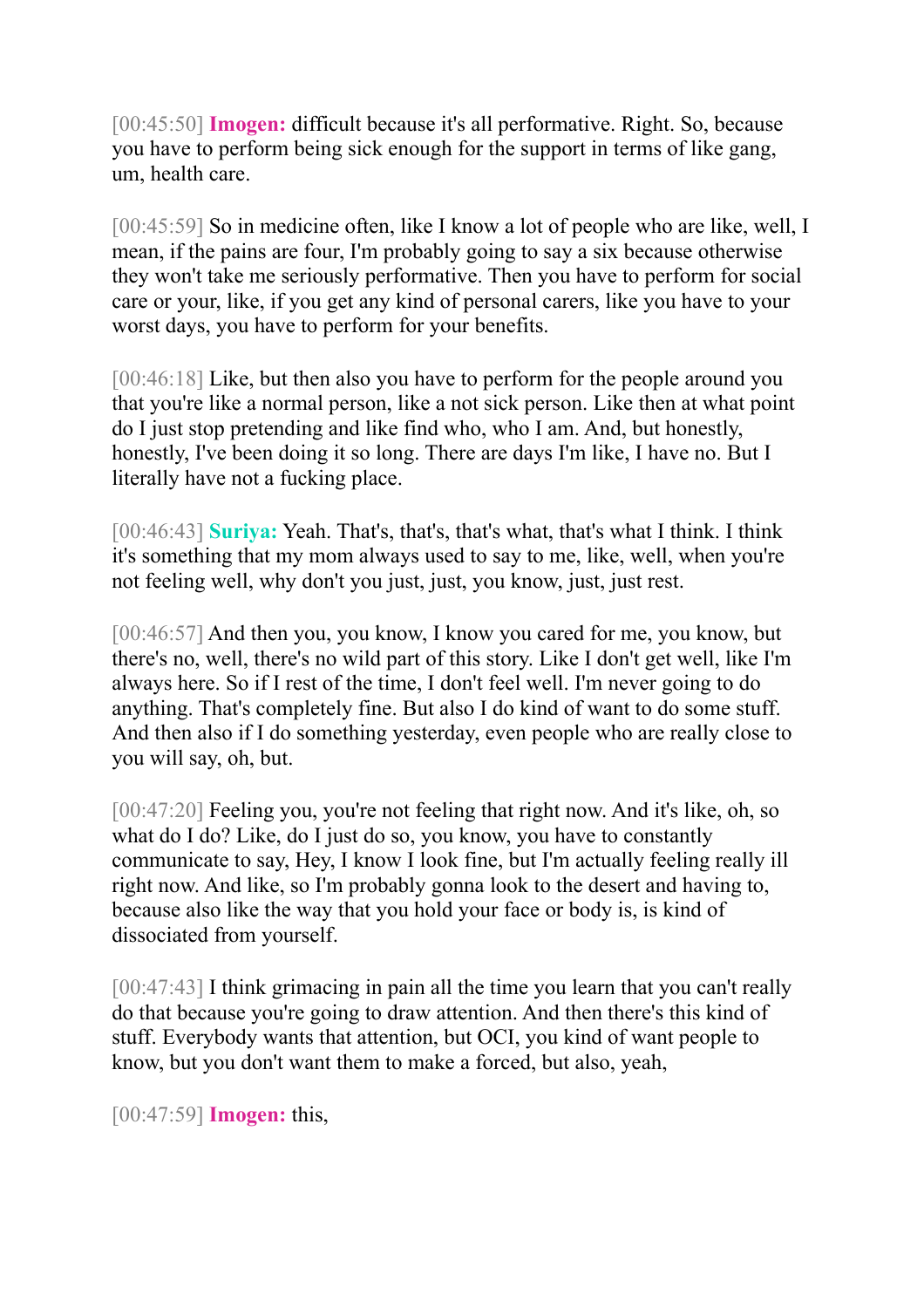[00:48:02] **Suriya:** like often I'll go into the bus with my, my bus pass and I can see like, it's like the combination of being black, being young, all these things.

[00:48:10] And I'm looking at my bus fast and going on. And also my picture is like 10 years old. So they were all like, are you sure? Like, did you find this? It's like, yeah, Mitch, I'm disabled. Like don't know what you want me to say? Like a flag? No, no, no. What you want me to

[00:48:28] **Imogen:** get my superhero

[00:48:29] **Suriya:** Cape out? Literally just get what's at home.

[00:48:34] So yeah, they put the performance of your body inside, outside to yourself. Just the constant thing. Um,

[00:48:43] **Imogen:** the head fuck. There's a proper headfirst route is, and then also we're not allowed mental health conditions because we've only got physical health. You know what I mean? Like absolute worst nightmare is a doctor being like, yeah.

[00:48:57] But is it in your head though? Do you know what I mean? So then you're like, you're constantly like, but I'm saying, I mean, just to be clear, absolutely not saying like, if I was saying after everything I'd experienced. Psychopath, literally like how I could be saying after everything I've experienced, but like, no, not a thing, but equally Mufson look mad.

[00:49:21] Like muscles act bad, mad. Mustn't say mad things must acknowledge mean disorder too much. Like must be looking like I'm very much holding it together because if I'm not holding it together, like then all my symptoms will be in my head. And yeah, that is like another layer of on imaginable pressure. Like

[00:49:42] **Suriya:** probably.

[00:49:43] And I think when I was, when I, so when I was 17 and diagnosed and I said to the nurse, Is there any counseling that I can have? And she was like,

[00:49:56] well, in my head, I was thinking I'm a teenager and I'd just be diagnosed with this massive thing. I know. So, because it was like, they, they put it on me to decide whether to have my operation or not the Brain thing.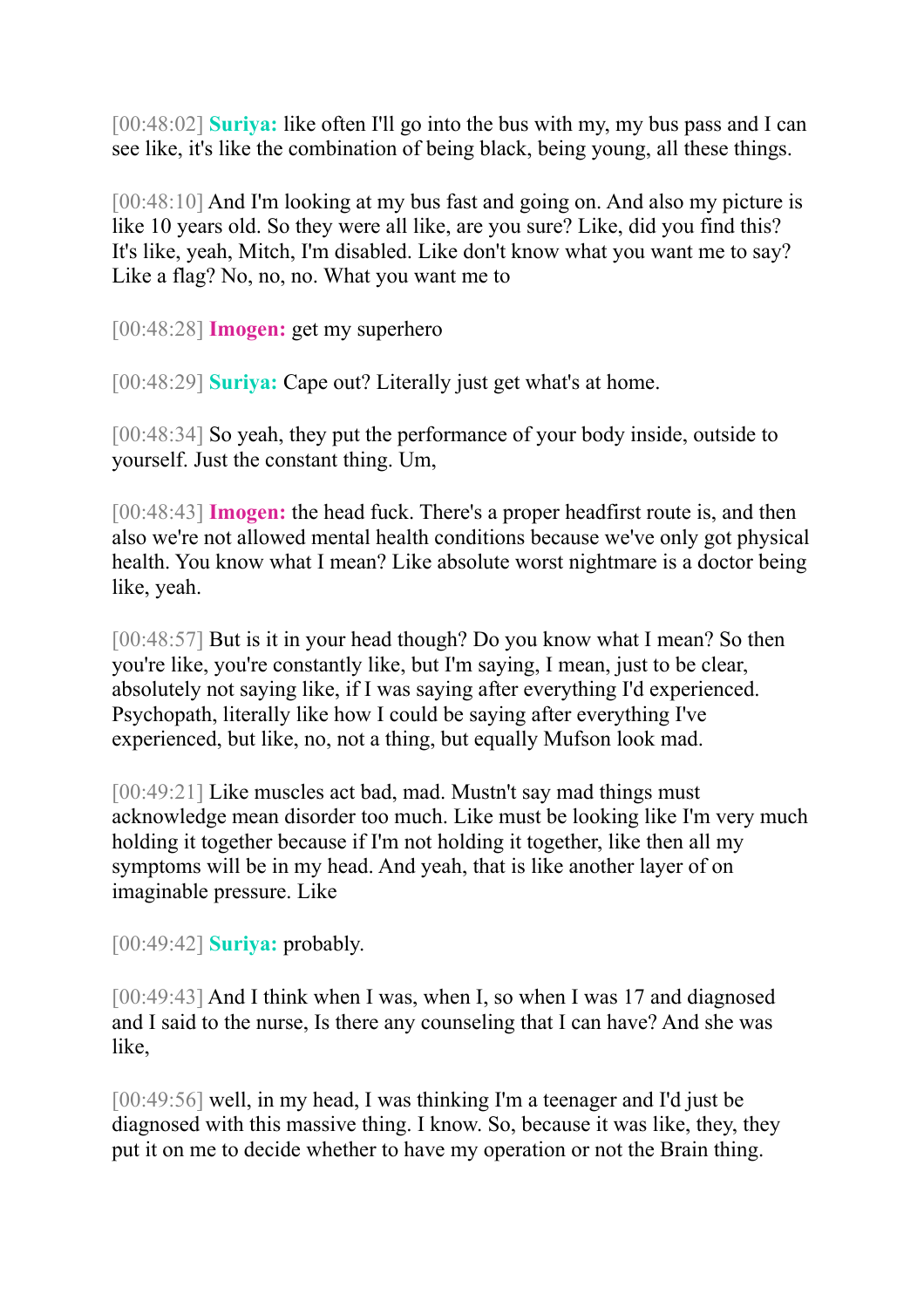They were like, you kind of do it, but if you do it, you might be paralyzed. But also if you don't do it, you might be paralyzed.

[00:50:12] But also you probably shouldn't do it yet because you're not that bad. So probably wait a little bit further into that. So obviously I'm like there go in

[00:50:20] **Imogen:** the bags,

[00:50:22] **Suriya:** like, is there any counseling? I can have it. She really was baffled as to why. I mean, it was like, for me, I was like, well, I'd rather have a chat before I do have a breakdown, but I think in their head, they were like, just wait until you have your breakdown and then come and then we'll put a hundred percent.

[00:50:37] **Imogen:** Yeah. Yeah. Definitely. Like I, so I'm part of, um, gastroenterology is, is one of my like main teams. And one of the doctors were saying to me the other day, how would I feel about being like a peer support worker? And I'd like, I kind of get it. I understand. Right? Like we're a niche community and we, we're not that niche quite big ready, but, um, like getting support from other people.

[00:50:59] Like, I'm all about that. But actually the first thing I said to him was no mate, you need a psychologist on staff. Like peer support is one thing. But essentially what you're asking me to do there is be a psychologist for other people who are experiencing what I'm experiencing. And just because you think I'm holding it together, doesn't mean I am actually holding it together.

[00:51:19] I'm just very good at performing it in front of you. Thank you very much. And the only time that I ever said to him, I'm having a really hard time and I don't really know what to do about it. He literally was just like, that's a shame. I'm going to refer you to the psychiatric department. And I was like, okay, I get it.

[00:51:36] Like, there isn't anything else for him to refer me to because like talking therapy on the NHS, essentially, she just doesn't really exist. There. Isn't a psychologist on staff, despite the fact that there should be. So when does he, the psychiatrist? Yeah. Like okay. She, she was kinda nice, but also like she's used to dealing with like genuinely, you know, psychotic illness.

[00:51:58] And I was just like, the thing is, I'm just a bit sad. I'm like my eating disorder and I've just got all this shit happening and do you know what I mean? And she was just like, yeah. Like have you got schizophrenia? I mean, she's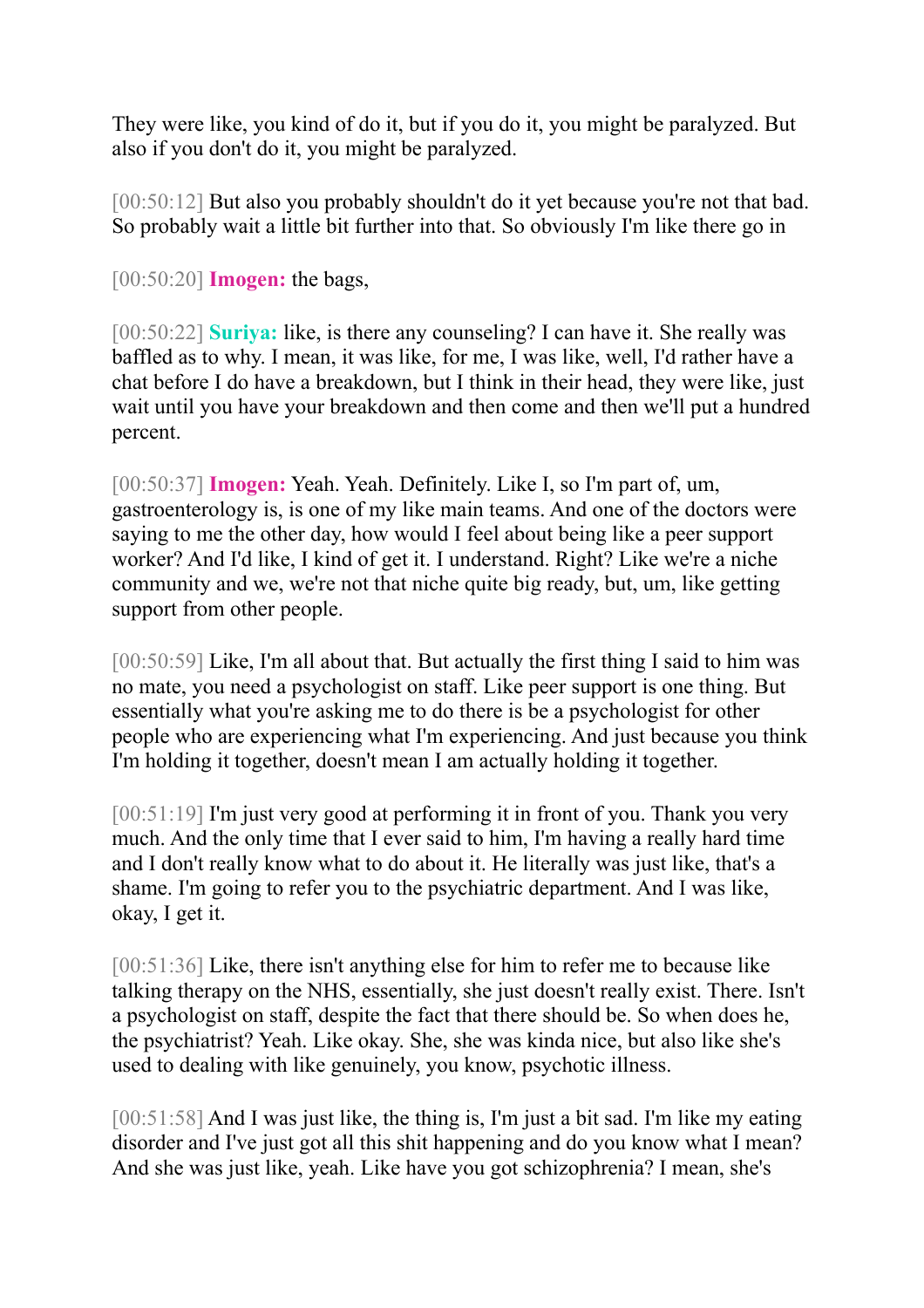just, she's a doctor of the mind and I, I didn't need a doctor of the mind. I needed somebody to show me compassion and, and just like chat to me about the shit that I was experiencing.

[00:52:23] Like, she was not the appropriate person at all. And after about six weeks, I was like, I think we're probably done here. Do you know what I mean? Like, this is not useful, but like why isn't there just psychology as part of all chronic long-term impairment. I just don't really understand that at all. Like the implication that we would just be fine at the end of all of their shit is like laughable, literally laughable.

[00:52:46] **Yeah.** 

[00:52:46] **Suriya:** And there's, there's also like the hierarchy of illnesses isn't there where you see this. Right and illnesses, which have all the money and all the things and everything. And then it's like, okay, it's just really

[00:52:59] **Imogen:** not seeing it,

[00:53:05] **Suriya:** but yeah. That. So also, like it is that thing have also been like the charities that I tap into are so stretched and run by like someone who were like really nice and shit, like what for their like grubbing son or daughter, because they really want to change the world. And then we don't, you know, and then, but alternately, if they were funded better, if people cared more about that.

[00:53:30] And I think it's also what are seen as like the sexy illnesses. It's just a really bizarre thing to do, but like, just in the sense of like brainstorm stomach thing, Not like nobody wants to talk about that. Like it's gross and it's scary. I don't want to raise money for like poo things or like bowel things or any things I don't want to talk about that don't want to talk about Brain.

[00:53:52] Cause they'll set means you might look weird or be weird. Like, and I don't really want to think about that. But disabled

[00:53:56] **Imogen:** kid is honestly the cutest thing in the whole world. Anyone will buy you a wheelchair, like, yes, I need a wheelchair. Are you under 18? It's sold. Do you know what I mean? Like how, where do I, where do I sign up?

 $[00:54:07]$  I will give you all the money. Like the minute you turn 26, you're like, I still need a wheelchair. Anyone, anyone, anyone can anyone, same age still make some money.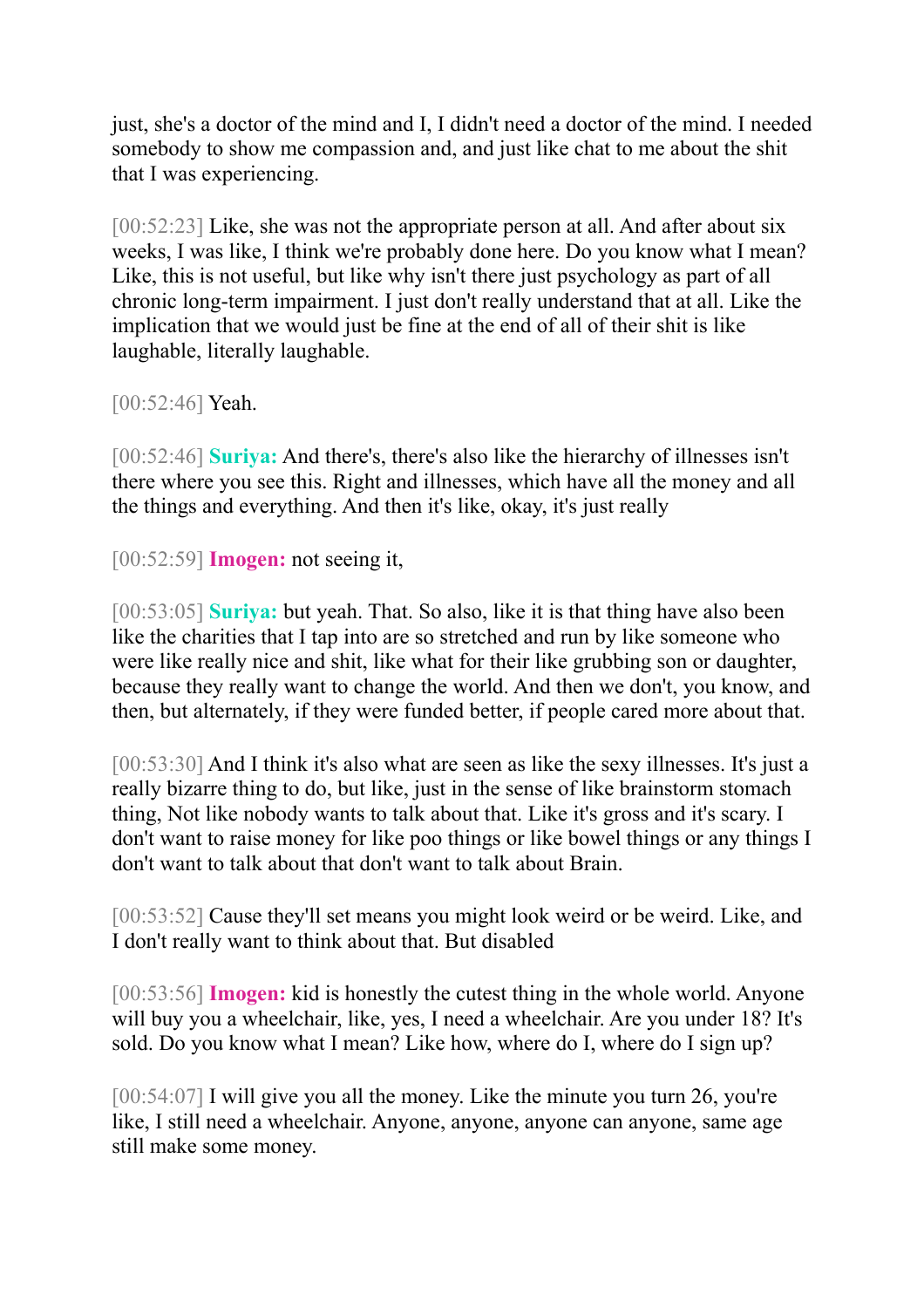[00:54:20] **Suriya:** So that's literally what happened when I like, so my jet, when you said about why different career and treated differently, it's like one of the first times I went into hospital seriously was when I was about 13, went into the children's ward, Tigger, everything all over everywhere.

[00:54:35] Creation. So good nurses, so nice, whatever, when I was, so when I was 17, went back in for the more major thing and I had to have my blood taken before pre-op or whatever. And I said, oh, have you got that cream? You know, they put on like that freight cream, that kind of makes you think. And she was like, no, you don't need that.

[00:54:55] And I said, she said, if you're not going to deal with this, you definitely not going to deal with the pain of the operation.

[00:55:02] **Music:** Oh my God.

[00:55:07] **Suriya:** Why would you say that to me? So that was interesting. I was like, okay. So I'm not something that people can be sorry for anymore. Then when I got in the wall, I was younger. Um, and also very interesting severely underweight at that point, because I couldn't keep anything down. So I think thought that I was younger than I was.

[00:55:25] So it was about my team probably looked about spot to about 16, 17, and so much sympathy then, oh my God, you're so young. It shouldn't be happen to you. But then when, when I'm going the years I, you know, go in again, you see people like less sympathy, more kind of why you ask him for stuff. Um, very kind of your inconvenience in us.

[00:55:47] And so it really made it. It's just really interesting knowing.

[00:55:58] **Imogen:** Um, I just, I think that COVID has really highlighted that there needs to be massive discussion about medical racism, like how that hasn't been picked up by the media. I genuinely have no idea because obviously at the beginning they were like, oh, it's worse among like Bain communities. And I think all the researchers, it must be genetic surely.

[00:56:19] And so then they did the research and we're like, oh guys, turns out not genetic, just medical racism, like ha like how has that not been a conversation? My mind is blown. Like all the times that we've talked about COVID and yet we, we can't honestly like it. I am so. Overwhelmingly angry about that situation, like how we are still, how we can still be carrying on medical practice as we are knowing what we know about medical racism.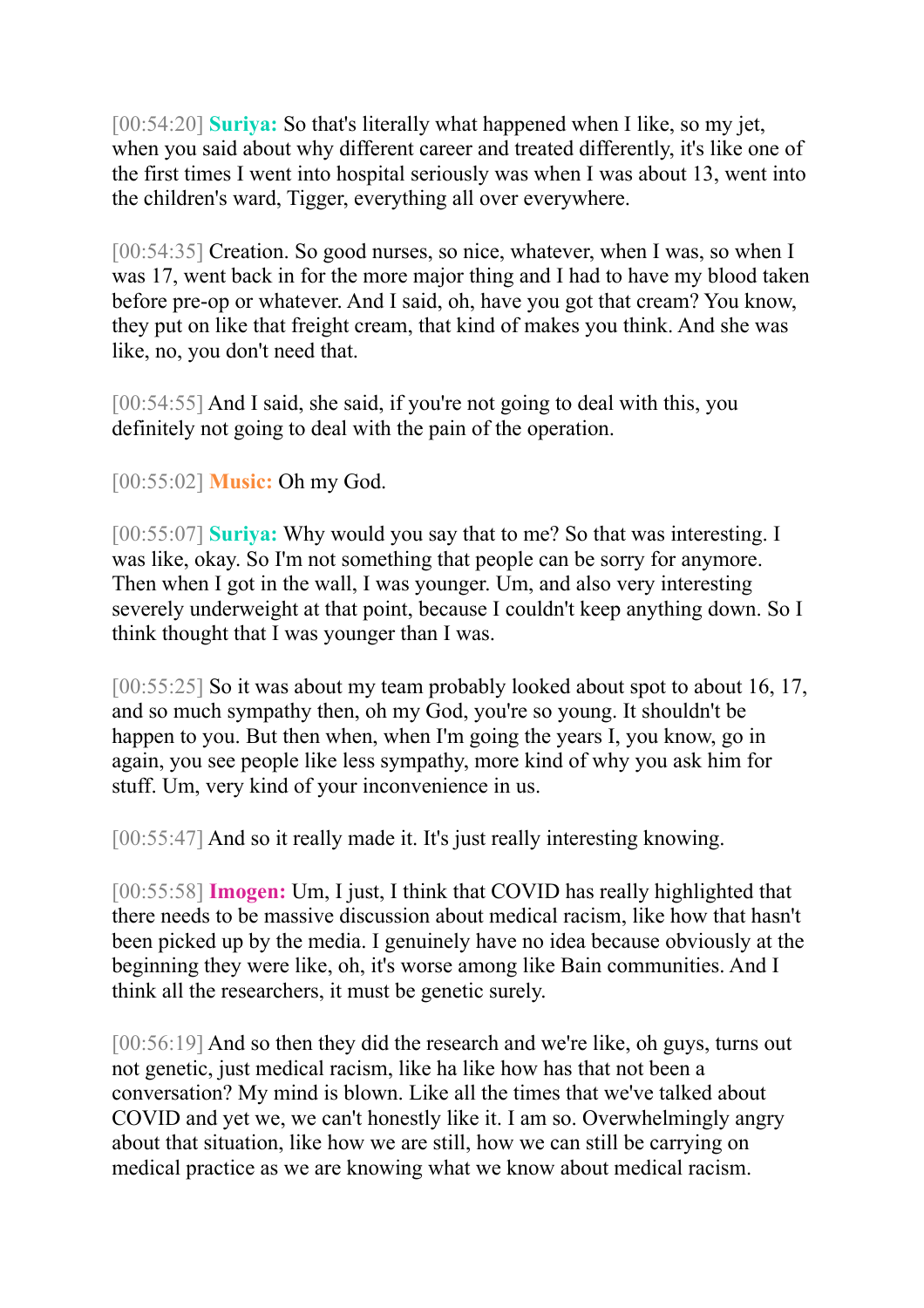[00:56:50] Now, honestly, like if they, if this doesn't change, how doctors are taught from the ground up, then like anti-racism work essentially doesn't exist. Like

[00:57:03] **Suriya:** just, and I think the thing is that people don't cause I'm going to do a talk for like, um, this organization a couple of weeks. And part of it is that they want to know how POC differently by, by COVID and it, so I was chatting about some, uh, friends and, and where they were saying.

[00:57:18] You know, you're constantly hearing these things from the news, like bang people are more likely today. We're more likely to do it. The blue there's no. So therefore we're rolling out this blah, blah, blah. It's just every day, by the way, you guys do this,

[00:57:39] it's really, really like, it's just a level of sadness of feeling like, okay, so you've got. Because if this giant piece of information came out about like, you know, CIS white men, it's like, man, I'm more likely to die from COVID. But also there's not like it would be just a massive thing. It would be, but it's just like this thing of like, yeah, by the way we find out that you gonna die more, but anyway, blah, blah, blah.

[00:58:04] And back onto the meeting, literally. And it's so it's just like, oh, to us to be. And that's where, how misinformation spreads as well. Cause then you get the other piece of being like, well, Bain people are more likely to come to his conspiracy theories. It's like, well, nothing is coming from the mainstream media.

[00:58:20] So what do you think is going to happen? Is people are going to try and find their own solutions. And then they all get to sit around, eat a bulb of garlic a day or whatever it might be, which also garlic is bad for you. So, you know, whatever. Um, so because it's like, well, no one else is telling me how do our community.

[00:58:37] Preventing. You're also telling us that it's our fault. It's like, it's your fault that you're going to die. So then we're like, oh great. So should we do more issues?

[00:58:45] **Imogen:** Yeah. Yeah. But I mean, it's sort of similar to those like cycles of negative behavior. Like you're reinforced so negatively in every interaction.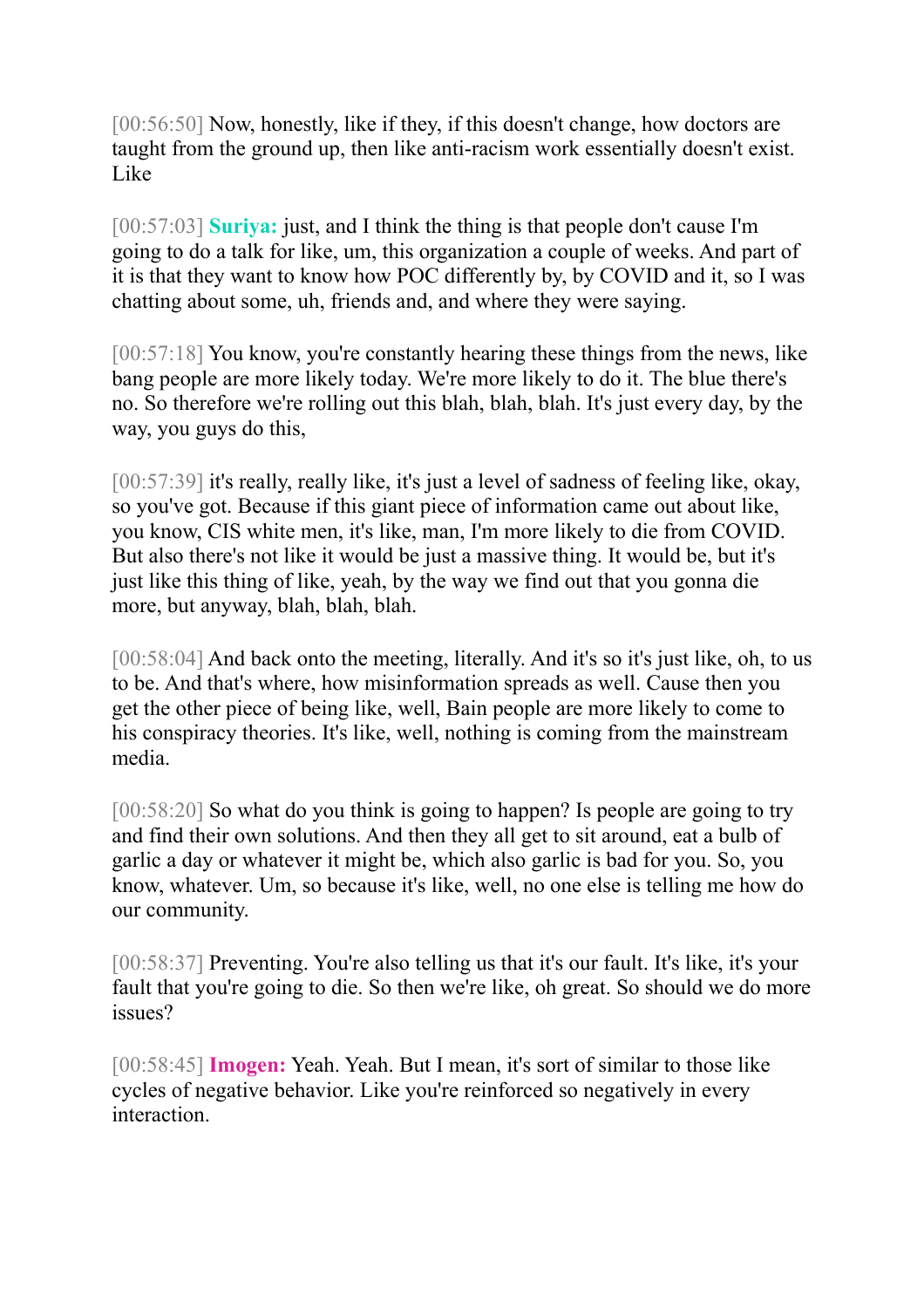[00:58:56] Why would you go to that? It's very similar to that. The one I was saying earlier about the BMI and fat people going three months later with their injury, because they know that they're going to be treated badly as a result of their fatness. Like, it must be very similar knowing that your GP is potentially going to treat you poorly because you're a black person or person of color.

[00:59:16] And then every interaction after that, just being the same again, like that negative re. RI, what do I mean when it's just reaffirmed, that'd be game constantly that like you're lesser for some reason, like

[00:59:31] **Suriya:** people are, aren't treated well by the medical industry, especially black people, especially, especially black women.

[00:59:37] How many black women have died over? COVID like in terms of like parents and people giving birth, it's still one in four women, black women are likely to die in childbirth

[00:59:49] **Imogen:** in the UK. Hello,

[00:59:58] **Suriya:** it's heavy, man. It's like heavy every day. Something reaffirming stuff that we already knew now in stats, but then no solution for it. Just kind

[01:00:09] **Imogen:** of. Yeah, a hundred percent, but then also when you go into those, um, situations, which you have to do regularly, because you have absolutely no choice about it.

[01:00:20] Like, there's that fear constantly that you can't be the angry black woman. Like you, you can't like you're, there's this, like, you have to be performatively nice. Like you ha you're allowed to advocate yourself, but only to a certain extent, if you really push boundaries or appear to be angry, then you know that your treatment is going to be curtailed as a result of it.

[01:00:41] Like it, it's just another way in which your restrained and oppressed in a situation where actually you should be able to say make that is absolutely not good enough. And, and I absolutely do have the freedom to do that. Like obviously angry, disabled person exists, but not in the same vein at all. Like I can absolutely go into a room and be.

[01:01:01] No mate. Absolutely. No. Like, um, I'm angry about that and this is why, and here are my reasons and you will hear me speak. And I know that my treatment is unlikely to be affected as a result of it, but my best may, absolutely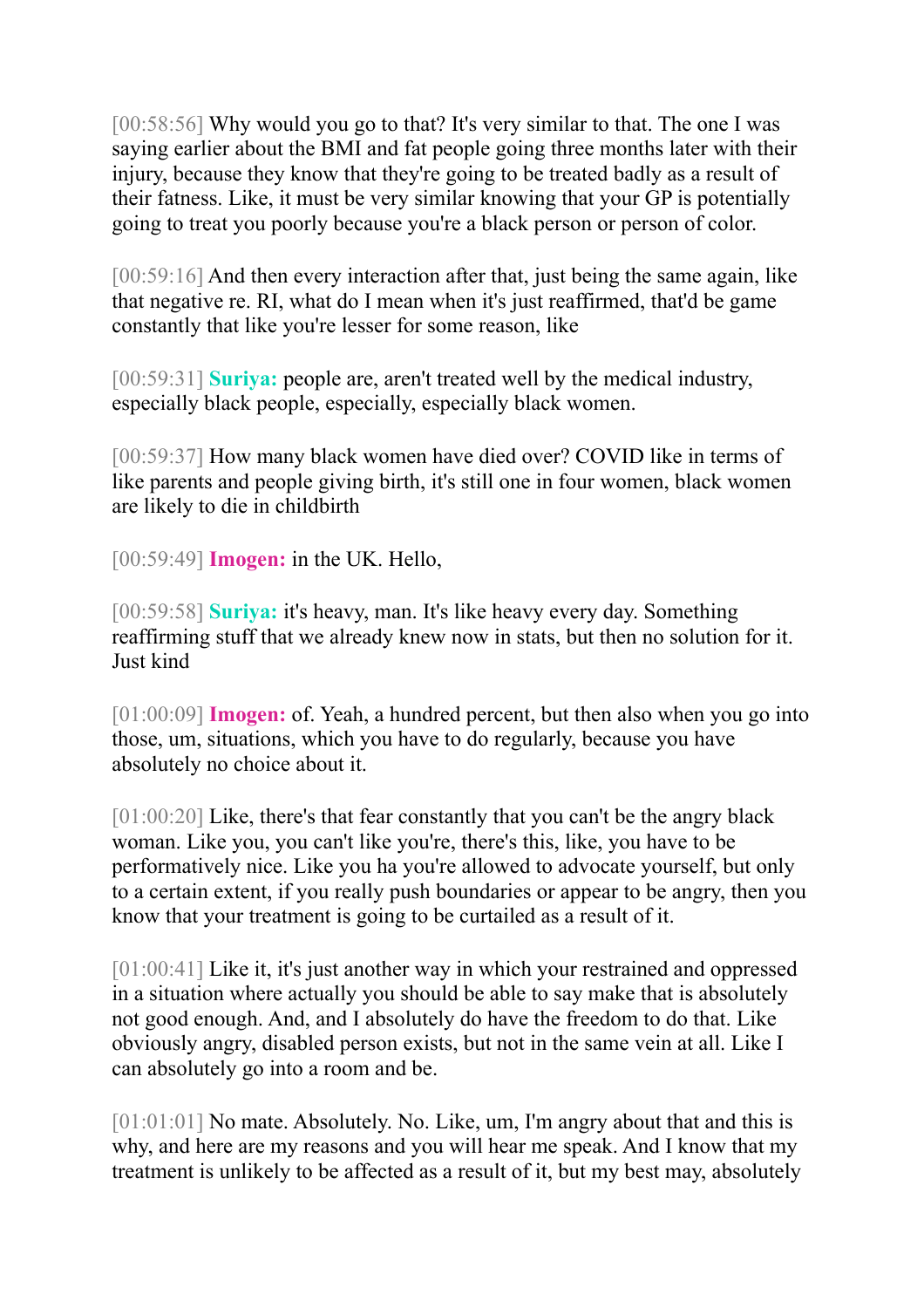not. Like she could not go into a room like I could and be angry like that because people would be frightened of her in a way that they would not be frightened of me and her treatment would absolutely be altered as a result of it.

[01:01:27] So of course she doesn't get decent treatment. Of course she fears going into every room. Of course she doesn't understand what's happening with her impairment because she's too terrified to fucking ask anybody. Like it's so wildly different.

[01:01:41] **Suriya:** It's so stressful. I think the last, my last one of my last experiences, if they switch on now, just unlocking the memory of.

 $[01:01:48]$  Um, when I had the last operation I had a couple of years ago, my wound was healing, healing footing, like in a weird way. And I went to a doctor and he told me that it was infected when it wasn't. But, um, so the whole night I was having this panic attack that I, cause I felt really tired and really sick.

[01:02:06] And I was like, I must I'm I'm I'm having like I'm in septic shock. I am. I know. I am like, cause I was really like, and actually I was having this really intense panic attack. It turned out is fine. Went to another doctor and he was like, no, no, no, it's it's actually healing fine. It was, um, it is fine. But I think what happens is that they only have the physical measure of what it looks like on white skin.

[01:02:27] So actually they didn't know what a wound was. This guy was so used to and then actually I'm black skin and I didn't have any reference. Cause even when I was Googling it, like none of my skin tone was coming up to say how it was meant to be healing. And then I'm like, it was just, it's just like made me realize.

[01:02:46] Oh shit. Like I'm it? Yeah. It just, and the only reason that that was how I happened to be resolved properly was because there wasn't enough beds in the NHS hospitals. So they had to like, you know, when there's a conduit sometimes to the private hospitals go to private hospitals. So I happened to get this private health care.

[01:03:04] So if I hadn't got the private house health care, I would have been only able to go to the NHS walk-in center, which meant that the, in this doctor who very flippantly just went. Yeah. And I'm like, what? Like, I've got an open rude, like I must say it was really, really like you were affected. And obviously then I'm feeling hot, I'm feeling and I'm like, oh my God, I'm going into shock.